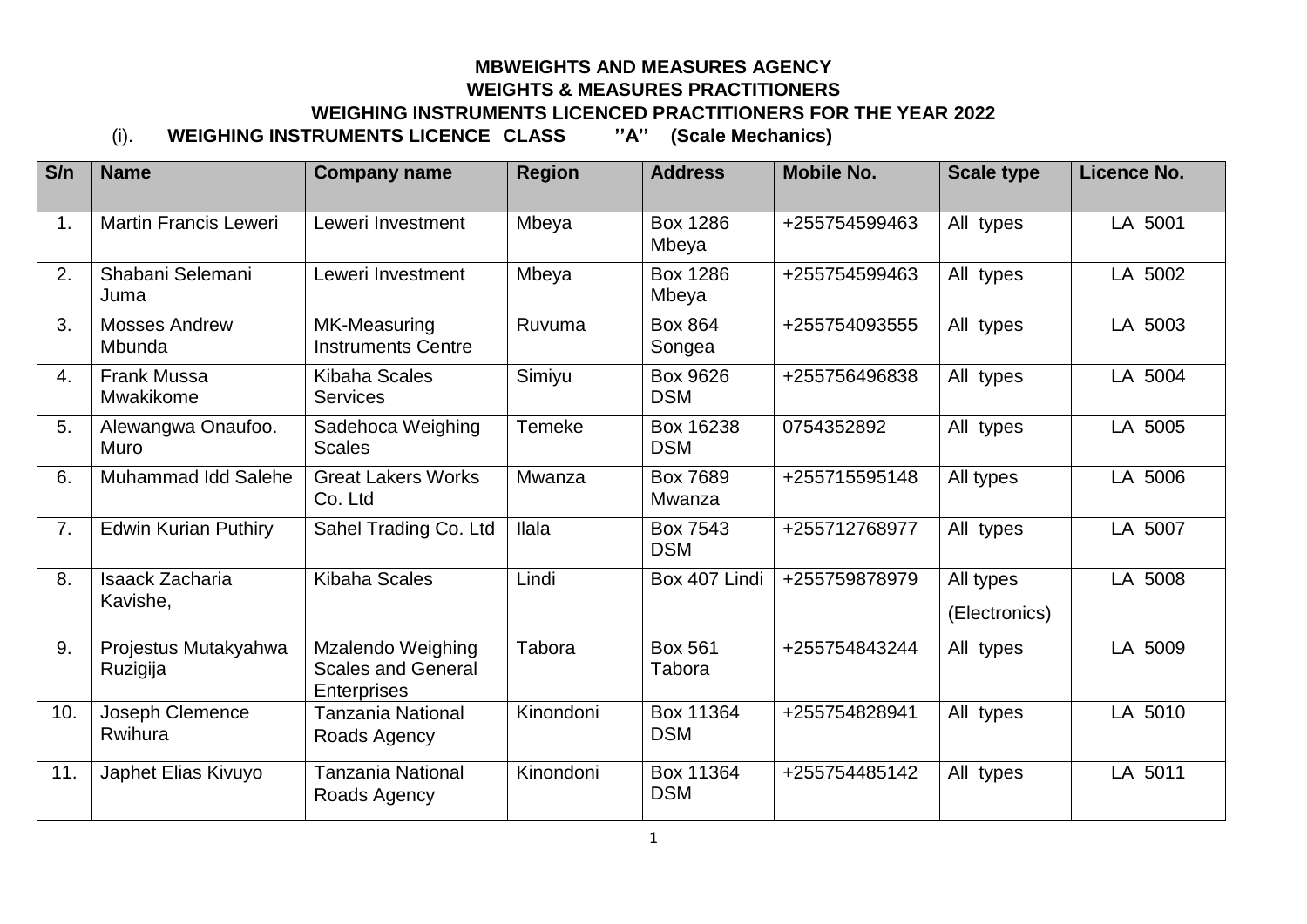| 12. | <b>Vicent Leonce Tarimo</b>          | <b>Tanzania National</b><br>Roads Agency               | Kinondoni | Box 11364<br><b>DSM</b> | +255784537893 | All types | LA 5012 |
|-----|--------------------------------------|--------------------------------------------------------|-----------|-------------------------|---------------|-----------|---------|
| 13. | <b>Logath Ernest Natal</b>           | <b>Tanzania National</b><br>Roads Agency               | Kinondoni | Box 11364<br><b>DSM</b> | +255754260394 | All types | LA 5013 |
| 14. | Gido Vitus Chambika                  | <b>Tanzania National</b><br>Roads Agency               | Kinondoni | Box 11364<br><b>DSM</b> | +255759474881 | All types | LA 5014 |
| 15. | Angela Leonard Maeda                 | <b>Tanzania National</b><br>Roads Agency               | Kinondoni | Box 11364<br><b>DSM</b> | +255715360529 | All types | LA 5015 |
| 16. | <b>Fredrick Rainer</b><br>Mwageni    | <b>Tanzania National</b><br>Roads Agency               | Kinondoni | Box 11364<br><b>DSM</b> | +255758203803 | All types | LA 5016 |
| 17. | Monyiaichi Nelson<br>Minja           | Tanzania Road<br>Agency                                | Kinondoni | Box 11364<br><b>DSM</b> | +255753927590 | All types | LA 5017 |
| 18. | Jessica Nickson Sanga                | Tanzania Road<br>Agency                                | Kinondoni | Box 11364<br><b>DSM</b> | +255757416005 | All types | LA 5018 |
| 19. | Alex Lawrence Ngowi                  | <b>Country Weighing</b><br>Scale Repair and<br>Service | Arusha    | Box 7574<br>Arusha      | +255754587636 | All types | LA 5019 |
| 21. | Abdallah Mohamed<br>Kiongozi         | Dar es Salaam Avery<br>Scales (1990) LTD               | Kinondoni | Box 19639<br><b>DSM</b> | +255715301667 | All types | LA 5021 |
| 22. | Abdulkarim Abdallah<br>Kiongozi      | Dar es Salaam Avery<br>Scales (1990) LTD               | Kinondoni | Box 19639<br><b>DSM</b> | +255754301667 | All types | LA 5022 |
| 23. | Isdori I. Masawe                     | Dar es Salaam Avery<br>Scales (1990) LTD               | Kinondoni | Box 19639<br><b>DSM</b> | +255755406015 | All types | LA 5023 |
| 24. | Abdillah Ramadhani<br>Uledi          | Dar es Salaam Avery<br><b>Scales (1990) LTD</b>        | Kinondoni | Box 19639<br><b>DSM</b> | +255689385817 | All types | LA 5024 |
| 25. | <b>Bartholomeo Donath</b><br>Kavishe | <b>Kibaha Scales</b><br><b>Services</b>                | Kinondoni | Box 6926<br><b>DSM</b>  | +255766420660 | All types | LA 5025 |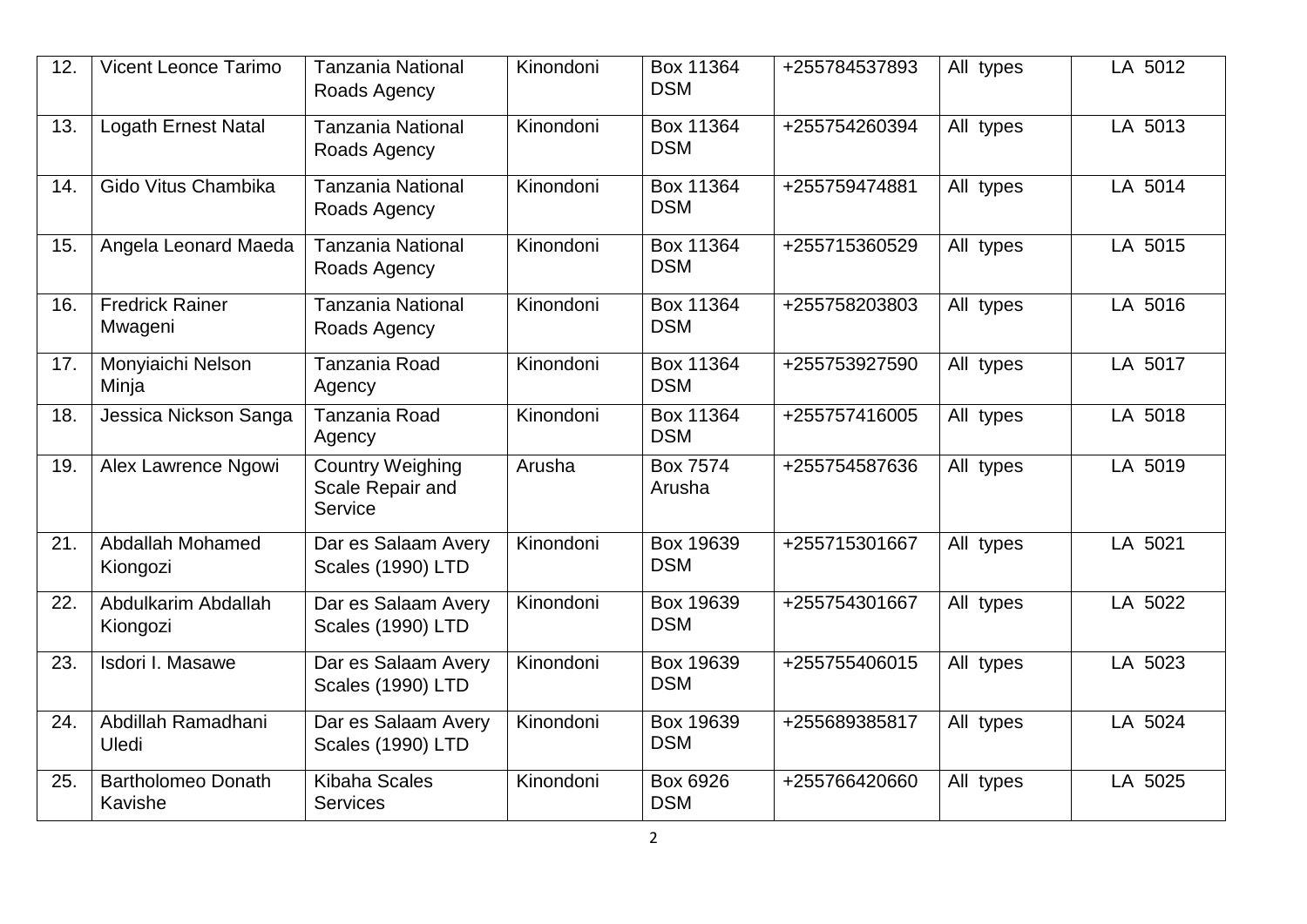| $\overline{26}$ . | <b>Judicat Shiletiwa Munis</b>    | <b>Sensitive Scrapers &amp;</b><br>Scale Service Co.  | <b>Ilala</b> | Box 71432<br><b>DSM</b>   | +255713684058 | All types | LA 5026 |
|-------------------|-----------------------------------|-------------------------------------------------------|--------------|---------------------------|---------------|-----------|---------|
| 27.               | Beatrice M. Mushi                 | <b>DUKU Telecoms and</b><br>Electronics Co. Ltd       | Ilala        | Box 105036<br><b>DSM</b>  | +255767040708 | All types | LA 5027 |
| 28.               | Hans Ezra Teri                    | <b>DUKU Telecoms and</b><br>Electronics Co. Ltd       | Ilala        | Box 105036<br><b>DSM</b>  | +255758040709 | All types | LA 5028 |
| 29.               | <b>Cosmas Laurent Mushi</b>       | <b>DUKU Telecoms and</b><br><b>Electronics Co.Ltd</b> | Ilala        | Box 105036<br><b>Dsm</b>  | +255763646149 | All types | LA 5029 |
| 30.               | <b>Charles Cuthbert</b><br>Masawe | <b>DUKU Telecoms and</b><br>Electronics Co. Ltd       | <b>Ilala</b> | Box 105036<br><b>DSM</b>  | +255222120067 | All types | LA 5030 |
| 31.               | <b>Pascal Charles Swai</b>        | <b>Pasco Metric Scales</b><br><b>Enterprises Co</b>   | Ilala        | Box 25553<br><b>DSM</b>   | +255719101129 | All types | LA 5031 |
| 32.               | Hamis Omary<br>Ngalambela         | Masunga Bench Work<br>Production                      | Mwanza       | Box 10723<br>Mwanza       | +255754238877 | All types | LA 5032 |
| 33.               | Nelson Auson Kato                 | A.K. Scale Services                                   | Mwanza       | <b>Box 1736</b><br>Mwanza | +255755671771 | All types | LA 5033 |
| 34.               | <b>Mathias Clement</b><br>Mihayo  | Hakimia Investments                                   | Mwanza       | Box 6413<br>Mwanza        | +255754448922 | All types | LA 5034 |
| 35.               | Rajabu Mahmudu Sadi               | Mnana Investment                                      | Mwanza       | <b>Box 1736</b><br>Mwanza | +255758061211 | All types | LA 5035 |
| 36.               | Yordan Johim Sanga                | Shalom calibrators<br>international                   | Kinondoni    | Box 60352<br><b>DSM</b>   | +255718098702 | All types | LA 5036 |
| 37.               | <b>Glory Uroki</b>                | Sensitive Scraper and<br><b>Scale Services Co</b>     | <b>Ilala</b> | <b>Box</b><br>71432DSM    | +255755376872 | All types | LA 5037 |
| 38.               | Ramadhan Mohamed<br><b>Ntisi</b>  | <b>Mafia Digital Scales</b><br>Company                | <b>Ilala</b> | Box 71432<br><b>DSM</b>   | +255715180611 | All types | LA 5038 |
| 39.               | <b>Innocent Paul Mumba</b>        | <b>Mafia Digital Scales</b><br>Company                | Ilala        | <b>Box</b><br>71432DSM    | +255716207646 | All types | LA 5039 |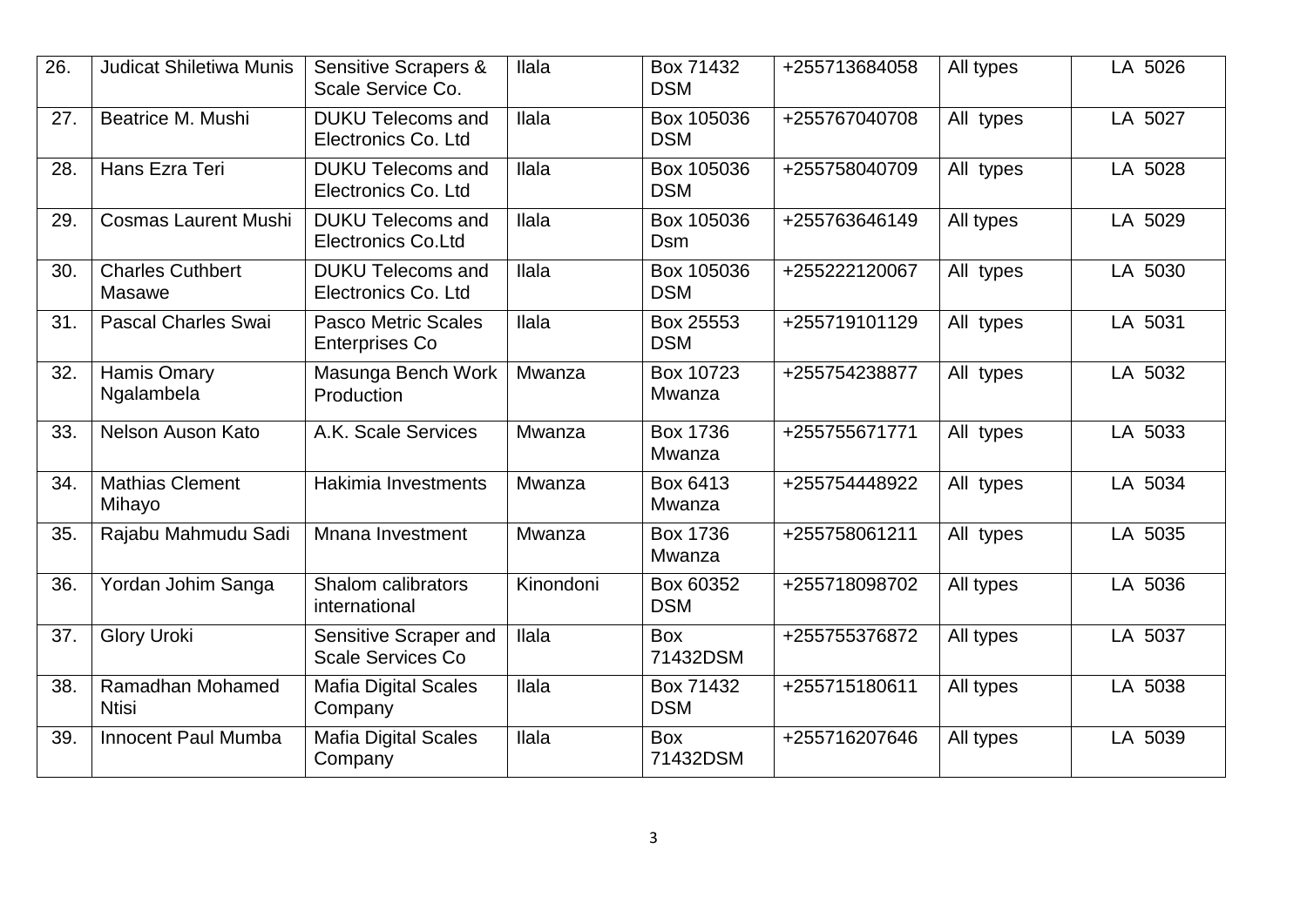| 40. | <b>Charles Vahicha</b>             | Morogoro Metric<br><b>Scales \$ General</b><br><b>Traders</b>          | Morogoro  | <b>Box 1739</b><br>Morogoro      | +255713799835 | All types | LA 5040 |
|-----|------------------------------------|------------------------------------------------------------------------|-----------|----------------------------------|---------------|-----------|---------|
| 41. | Lawrence J Ackim                   | Morogoro Metric<br><b>Scales \$ General</b><br><b>Traders</b>          | Morogoro  | <b>Box 1739</b><br>Morogoro      | +255784378212 | All types | LA 5041 |
| 42. | Switbertus Rutahuga                | Dangote Cement LTD                                                     | Mtwara    | <b>Box 1241</b><br><b>Mtwara</b> | +255623171327 | All types | LA 5042 |
| 43. | <b>Ramadhan Nyerere</b><br>Musingi | African Weighing<br>Scale Investment                                   | Mwanza    | Box 11964<br>Mwanza              | +255789204416 | All types | LA 5043 |
| 44. | Peter Nyangwe Mwita                | Hakimia Investments                                                    | Mwanza    | Box 6413<br>Mwanza               | +255742862030 | All types | LA 5044 |
| 45. | <b>Omary Ally Omary</b>            | Marbgrant Co LTD                                                       | Kinondoni | Box 63228<br><b>DSM</b>          | +255714241456 | All types | LA 5045 |
| 46. | <b>Virinder Kumar Watts</b>        | <b>Marbgrant Company</b><br><b>LTD</b>                                 | Kinondoni | Box 63228<br><b>DSM</b>          | +255655332853 | All types | LA 5046 |
| 47. | Dipakkumar V. Suthar               | Scale Tech Tanzania<br>Ltd                                             | Kinondoni | Box 3386<br><b>DSM</b>           | +255692437299 | All types | LA 5047 |
| 48. | <b>Looken Obeid Munis</b>          | <b>New Mlilie Scales</b><br><b>Services and General</b><br>Maintanance | Kinondoni | <b>Box 3386</b><br><b>DSM</b>    | +255692437299 | All types | LA 5048 |
| 49. | Lee Van Octavian                   | <b>Shalom Calibrators</b><br>international Limited                     | Kinondoni | Box 12232<br><b>DSM</b>          | +255757382427 | All types | LA 5049 |
| 50. | <b>Albert Rooken Munis</b>         | <b>New Mlilie Scales</b><br><b>Services and General</b><br>Maintanance | Kinondoni | Box 70974<br><b>DSM</b>          | +255784258560 | All types | LA 5050 |
| 51. | Remigius Kaijage<br>Mutayoba       | <b>Active General</b><br><b>Traders</b>                                | Tabora    | <b>Box 1899</b><br>Tabora        | +255784482094 | All types | LA 5051 |
| 52. | Deusdedit Mutashobya<br>Kahwa      | <b>Rubya Scales</b>                                                    | Kinondoni | Box 72314<br><b>DSM</b>          | +255713402416 | All types | LA 5052 |
| 53. | <b>Thaddeus Ancet Moshi</b>        | <b>Modern Metric</b><br><b>Weighing Scale</b>                          | Temeke    | Box 260160<br><b>DSM</b>         | +255784353444 | All types | LA 5053 |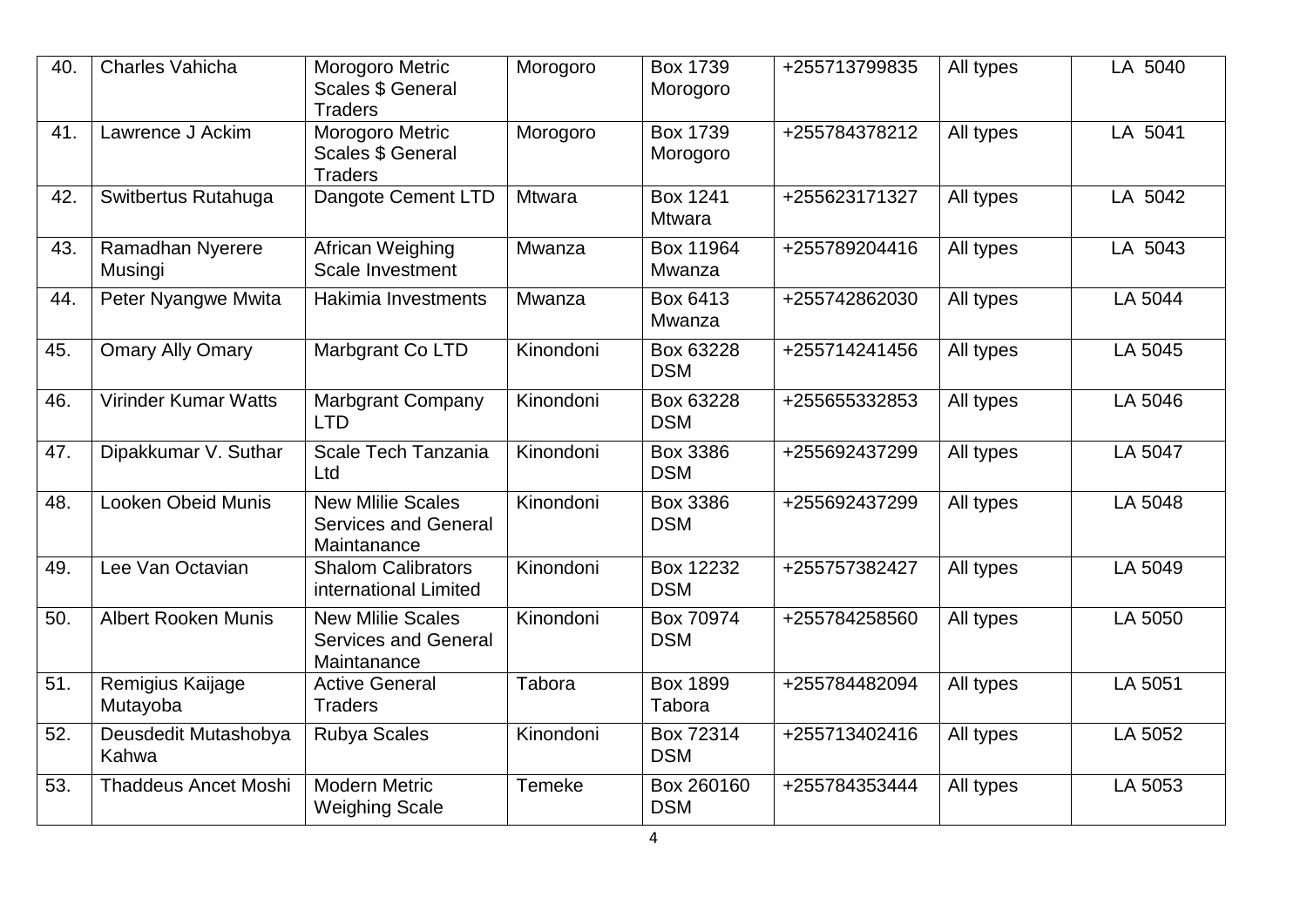|     |                       | Service & Sales                                    |              |                         |               |           |         |
|-----|-----------------------|----------------------------------------------------|--------------|-------------------------|---------------|-----------|---------|
| 54. | Omari Iddi Abdala     | Sahel Trading Co.<br>LTD                           | Ilala        | Box 7543<br><b>DSM</b>  | +255712533986 | All types | LA 5054 |
| 55. | Tom Osii Ouma         | <b>General Motors</b><br><b>Investment Limited</b> | <b>Ilala</b> | Box 16541<br><b>DSM</b> | +255786090227 | All types | LA 5055 |
| 56. | Jackson Martin Maduka | <b>NRFA</b>                                        | Ilala        | Box 7540<br><b>DSM</b>  | +255769303469 | All types | LA 5056 |
| 57. | Benjamini Kayumba     | <b>General Motors</b><br><b>Investment Limited</b> | Ilala        | Box 16541<br><b>DSM</b> | +255715749954 | All types | LA 5057 |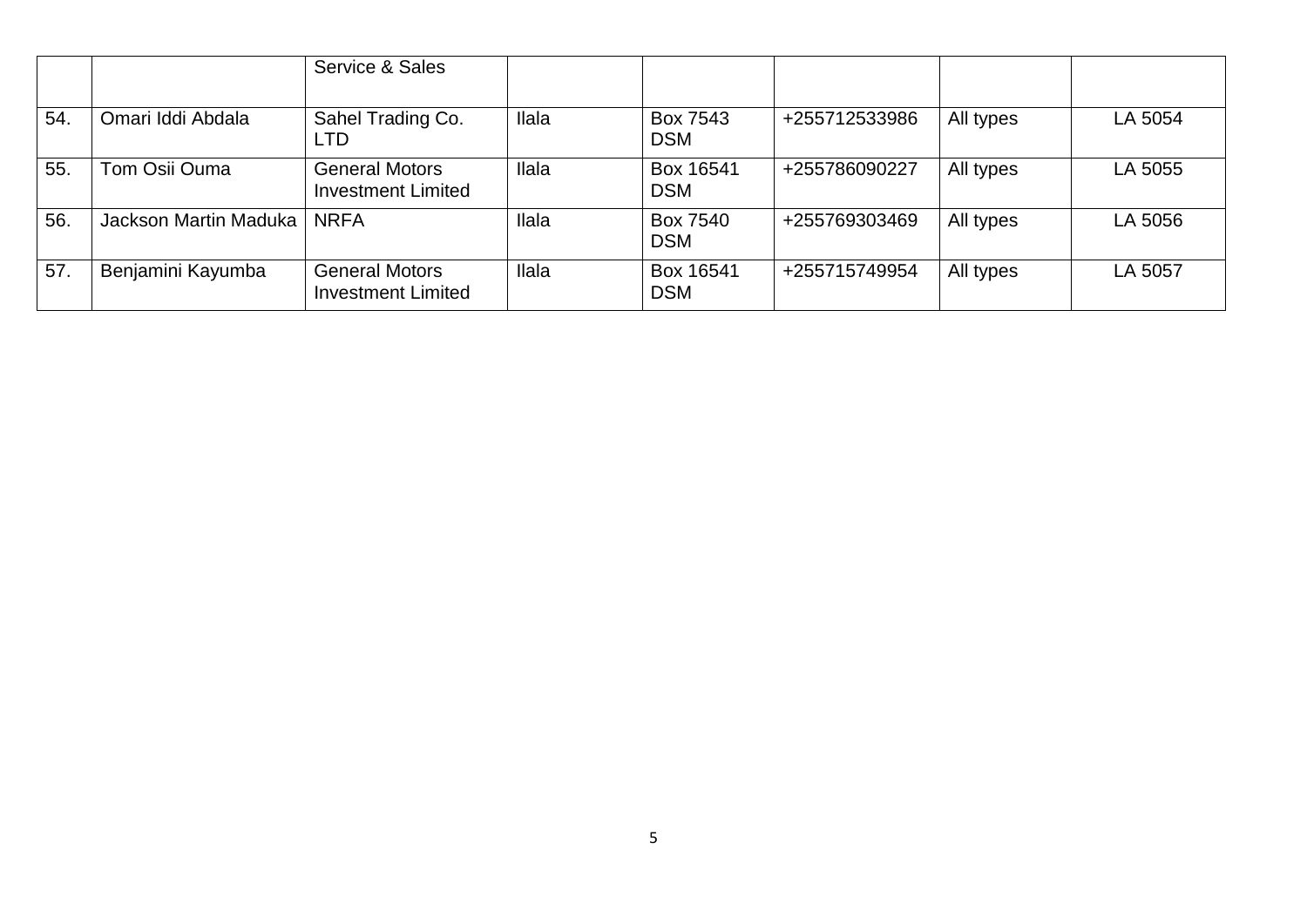## (ii). **WEIGHING INSTRUMENTS LICENCE CLASS ''B'' (Scale Mechanics)**

| S/n | <b>Name</b>                           | <b>Company name</b>                                                          | <b>Region/District</b> | <b>Address</b>                   | <b>Mobile No.</b> | <b>Scale type</b>                                               | Licence No. |
|-----|---------------------------------------|------------------------------------------------------------------------------|------------------------|----------------------------------|-------------------|-----------------------------------------------------------------|-------------|
| 1.  | <b>Henry Edward</b><br>Yagunga        | Hakika Workshop &<br><b>Dealers</b>                                          | Shinyanga              | Box 2185<br>Shinyanga            | +255755044773     | C/S<br>All types<br>P/S<br>All types<br>S/B<br>W/B              | LB 3001     |
| 2.  | Cloud Kimaro<br>Mashingo              | <b>New Mbalizi Scales</b><br>Repair                                          | Mbeya                  | <b>Box 1741</b><br>Mbeya         | +255754596420     | C/S<br>All types<br>P/S<br>All types<br>S/B<br>W/B              | LB 3002     |
| 3.  | Hussein Mustafa<br>Salumu             | Hakika Workshop &<br><b>Dealers</b>                                          | Katavi                 | <b>Box 711</b><br>Mpanda         | +255757458860     | $\overline{C/S}$<br>All types<br>P/S<br>All types<br>S/B<br>D/S | LB 3003     |
| 4.  | Richard Binamungu                     | <b>New Mbalizi Scales</b><br>Repair                                          | Mbeya                  | <b>Box 1741</b><br>Mbeya         | +255788007662     | $\overline{C/S}$<br>All types<br>P/S<br>All types<br>S/B<br>W/B | LB 3004     |
| 5.  | <b>Richard Thomas</b><br>Kanyilili    | Mashakahamisi<br><b>General Supllies and</b><br><b>Mechanics Company</b>     | Singida                | <b>Box 59</b><br>Singida         | +255757064693     | C/S<br>All types<br>P/S<br>All types<br>S/B                     | LB 3005     |
| 6.  | Alpha Martin Munisi                   | Njaro General<br>Enterprises Co. Ltd                                         | <b>Mtwara</b>          | <b>Box 1445</b><br><b>Mtwara</b> | +255715181222     | C/S<br>All types<br>P/S<br>All types<br>S/B                     | LB 3006     |
| 7.  | <b>Tegemea Martin</b><br><b>Munis</b> | Amon Scales and<br><b>Repairs</b>                                            | <b>Mtwara</b>          | <b>Box 917</b><br><b>Mtwara</b>  | +255714781017     | $\overline{C/S}$<br>All types<br>P/S<br>All types<br>S/B        | LB 3007     |
| 8.  | <b>Chrisant Rwazi</b><br>Selestine    | <b>Scarion Intermediate</b><br><b>Weighing Scales and</b><br><b>Services</b> | Kagera                 | <b>Box 1984</b><br><b>Bukoba</b> | +255755696434     | C/S<br><b>NSI</b><br>P/S<br><b>NSI</b><br>S/B<br>D/S            | LB 3008     |
| 9.  | <b>Ahmed Hussein</b><br>Charahani     | Venn(2021) scales<br>services                                                | Shinyanga              | <b>Box 44</b><br>Shinyanga       | +25575586012      | C/S<br><b>NSI</b><br>P/S<br><b>NSI</b><br>S/B                   | LB 3009     |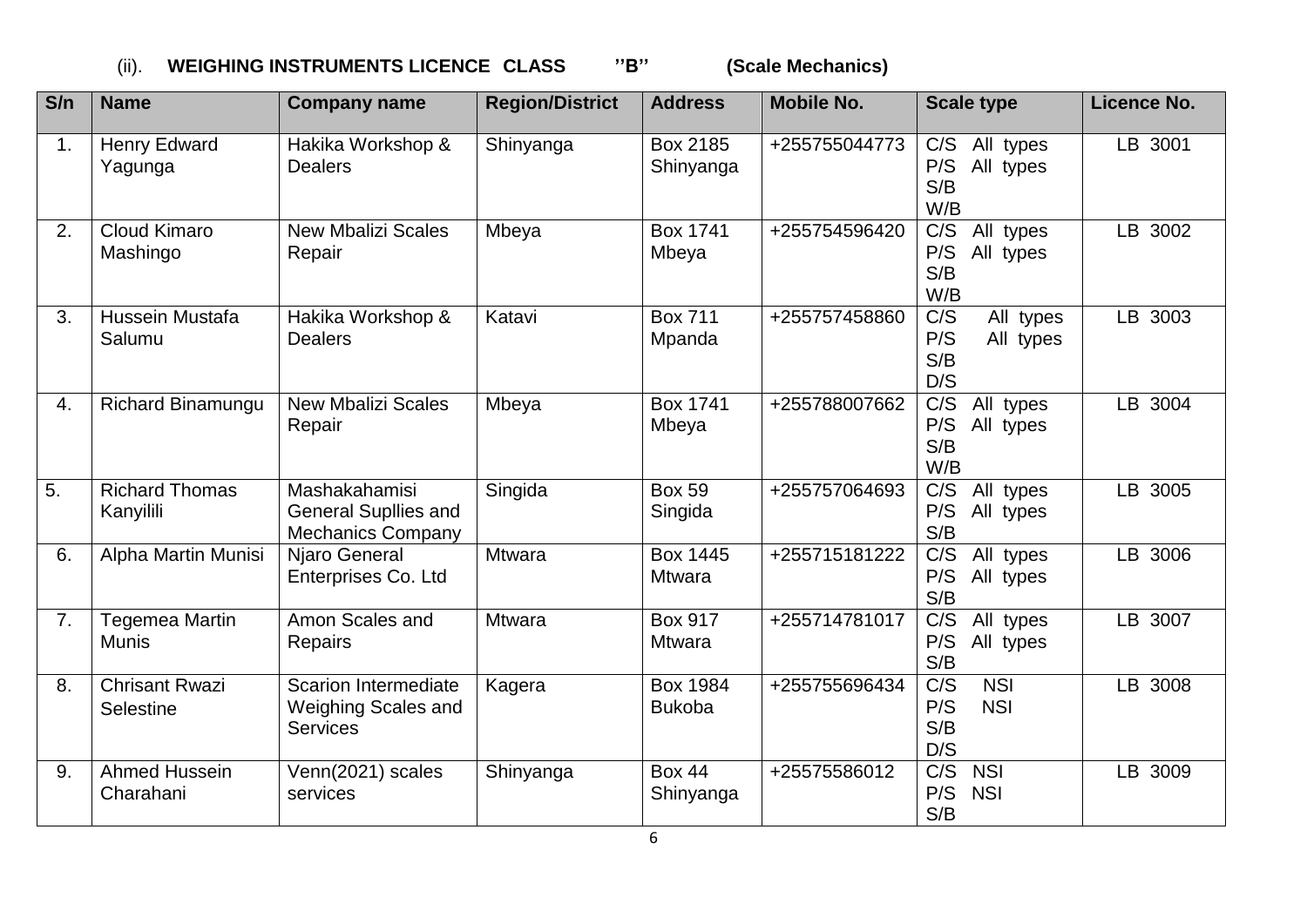|     |                                        |                                                                              |               |                                  |               | W/B<br>Autom Weigher                                                             |         |
|-----|----------------------------------------|------------------------------------------------------------------------------|---------------|----------------------------------|---------------|----------------------------------------------------------------------------------|---------|
| 10. | Hamis Omari<br>Digubike                | <b>Umoja Metric Scales</b>                                                   | Tabora        | <b>Box 1941</b><br>Tabora        | +255767105582 | All types<br>C/S<br>P/S<br>All types<br>S/B<br>W/B                               | LB 3010 |
| 11. | <b>Godfrey Marisha</b><br><b>Nkya</b>  | Marisha Scale &<br>Transport (T) Limited                                     | <b>Mtwara</b> | <b>Box 260</b><br><b>Mtwara</b>  | +255784354280 | $\overline{C/S}$<br>All types<br>P/S<br>All types<br>S/B<br>W/B<br>Autom Weigher | LB 3011 |
| 12. | Augustino Msonda<br>Mgosso             | Nsonda Digital<br><b>Scales and General</b><br><b>Traders</b>                | Shinyanga     | <b>Box 328</b><br>Shinyanga      | +255753346990 | C/S<br>All types<br>P/S<br>All types<br>S/B<br>D/S                               | LB 3012 |
| 13. | Mathias Masanyiwa<br>Malongo           | <b>New Malongo Scales</b><br><b>Services</b>                                 | Shinyanga     | Box 2185<br>Shinyanga            | +255754052743 | $\overline{C/S}$<br><b>NSI</b><br>P/S<br><b>NSI</b><br>S/B<br>W/B                | LB 3013 |
| 14. | Nicholaus Alfredy.<br>Kipande          | <b>Country Weighing</b><br>Scale Repair and<br>Service                       | Arusha        | Box 7512<br>Arusha               | +255756481082 | C/S<br>All types<br>P/S<br>All types<br>S/B                                      | LB 3014 |
| 15. | Nicholaus Benjamini<br>Munisi          | <b>Uhuru Weighing</b><br>Scales Co.                                          | Pwani         | Box 45171<br><b>DSM</b>          | +255787914533 | C/S<br>All types<br>P/S<br>All types<br>S/B<br>W/B                               | LB 3015 |
| 16. | Marco Henry                            | Hakimia Investments                                                          | Simiyu        | <b>Box 164</b><br><b>Bariadi</b> | +255786405900 | $\overline{C/S}$<br>All types<br>P/S<br>All types<br>S/B<br>D/S                  | LB 3016 |
| 17. | <b>Scarion Petro</b><br>Rutashubanyuma | <b>Scarion Intermediate</b><br><b>Weighing Scales and</b><br><b>Services</b> | Kagera        | <b>Box 1144</b><br><b>Bukoba</b> | +255754071966 | C/S<br>All types<br>P/S<br>All types<br>S/B<br>W/B<br><b>Autom Weigher</b>       | LB 3017 |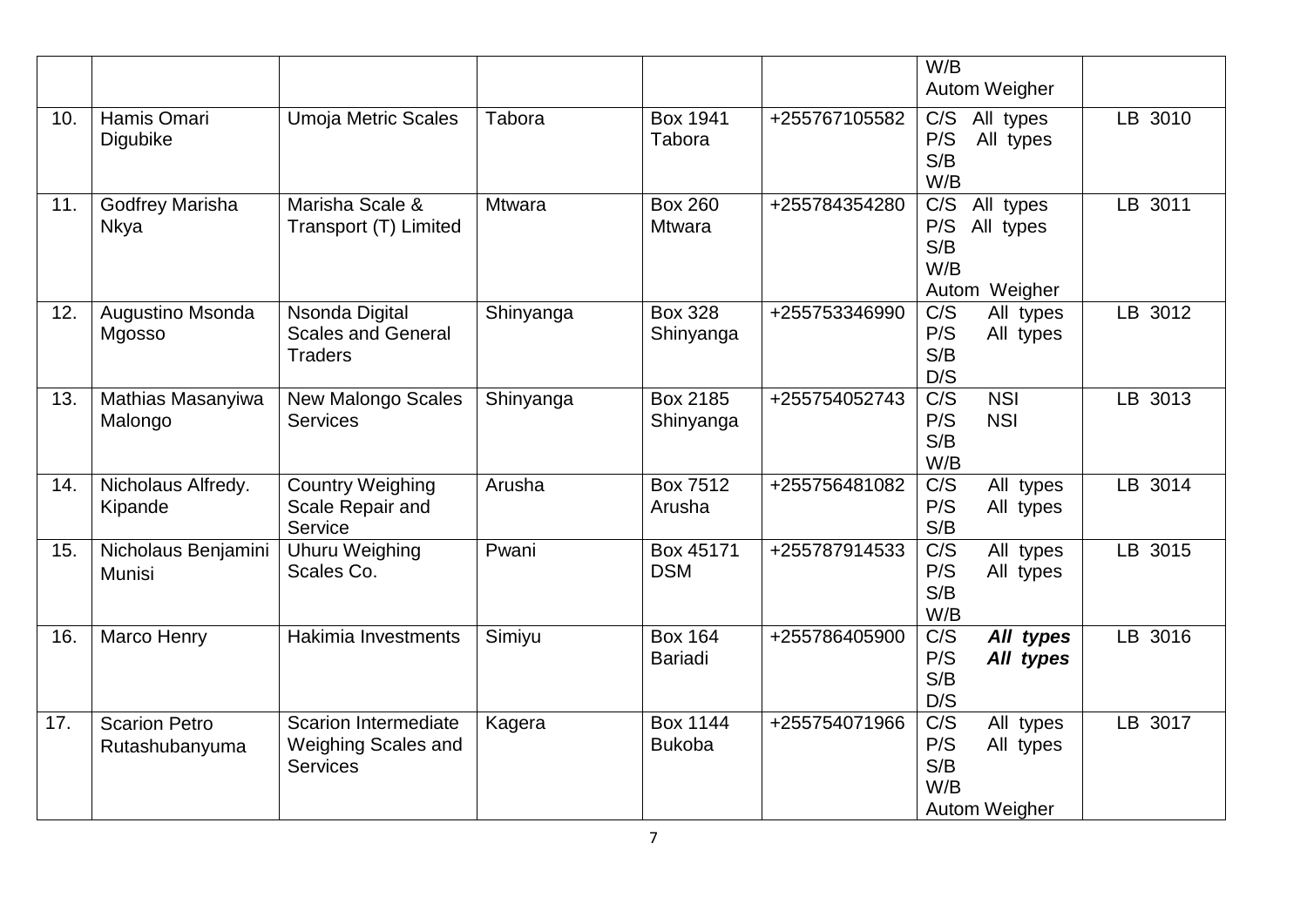| 18. | Innocent Kaseka<br>Magese             | <b>Kibaha Scales</b><br><b>Services</b>                                | Mara          | Box 6926<br><b>DSM</b>             | +255754777115 | C/S<br>All types<br>P/S<br>All types<br>S/B<br>W/B                                     | LB 3018 |
|-----|---------------------------------------|------------------------------------------------------------------------|---------------|------------------------------------|---------------|----------------------------------------------------------------------------------------|---------|
| 19. | Siasa Waziri.<br>Mpulaki              | <b>Standard Weighing</b><br>Scale Repairs Co                           | <b>Temeke</b> | Box 46353<br><b>DSM</b>            | +255718835526 | $\overline{C/S}$<br>All types<br>P/S<br>All types<br>S/B                               | LB 3019 |
| 20. | Kailani Hussein<br>Said               | Uhuru Weighing<br><b>Scale</b>                                         | <b>Temeke</b> | Box 67507<br><b>DSM</b>            | +255713479955 | C/S<br>All types<br>P/S<br>All types<br>S/B                                            | LB 3020 |
| 21  | <b>Dismas Vencelaus</b><br>Mremi      | <b>Modern Metric</b><br><b>Weighing Scales</b>                         | Tanga         | <b>Box 1721</b><br>Tanga           | 065527257     | C/S<br>All types<br>P/S<br>All types<br>S/B<br>W/B                                     | LB 3021 |
| 22. | <b>Sullus Mazige</b><br>Ngereja       | <b>Ilele Enterprises</b>                                               | Mwanza        | <b>Box 317</b><br>Mwanza           | 0753967752    | $\overline{C/S}$<br><b>NSI</b><br>P/S<br><b>NSI</b><br>S/B<br><b>Electronic Scales</b> | LB 3022 |
| 23. | Auson Anthony Kato                    | <b>A.K Scale Services</b>                                              | Mwanza        | <b>Box 1736</b><br>Mwanza          | 0755487827    | C/S<br>All types<br>P/S<br>All types<br>S/B<br>W/B                                     | LB 3023 |
| 24. | Amini S. Kimaro                       | Mwenda kyaro<br>traders and general<br>maintenance                     | Kinondoni     | Box 15413<br><b>DSM</b>            | 0784094452    | $\overline{C/S}$ All types<br>P/S All types<br>S/B<br>W/B<br>Auto weigher              | LB 3024 |
| 25. | Andrea Makaka                         | <b>Mafia Digital Scales</b>                                            | Ilala         | <b>Box</b><br>171432<br><b>DSM</b> | 0715547491    | <b>NSI</b><br>C/S<br>P/S<br><b>NSI</b><br>S/B                                          | LB 3025 |
| 26. | <b>Ludovick Exaud</b><br><b>Munis</b> | <b>New Mlilie Scales</b><br><b>Services and General</b><br>Maintanance | Kinondoni     | Box 70974<br><b>DSM</b>            | +255735258560 | C/S<br><b>NSI</b><br><b>NSI</b><br>P/S<br>S/B                                          | LB 3025 |
| 27. | Josia W. Nkya                         | <b>Star Metric Scales</b><br>Co.                                       | Temeke        | Box 772312<br><b>DSM</b>           | +255787165398 | $\overline{C/S}$<br><b>NSI</b><br>P/S<br><b>NSI</b>                                    | LB 3027 |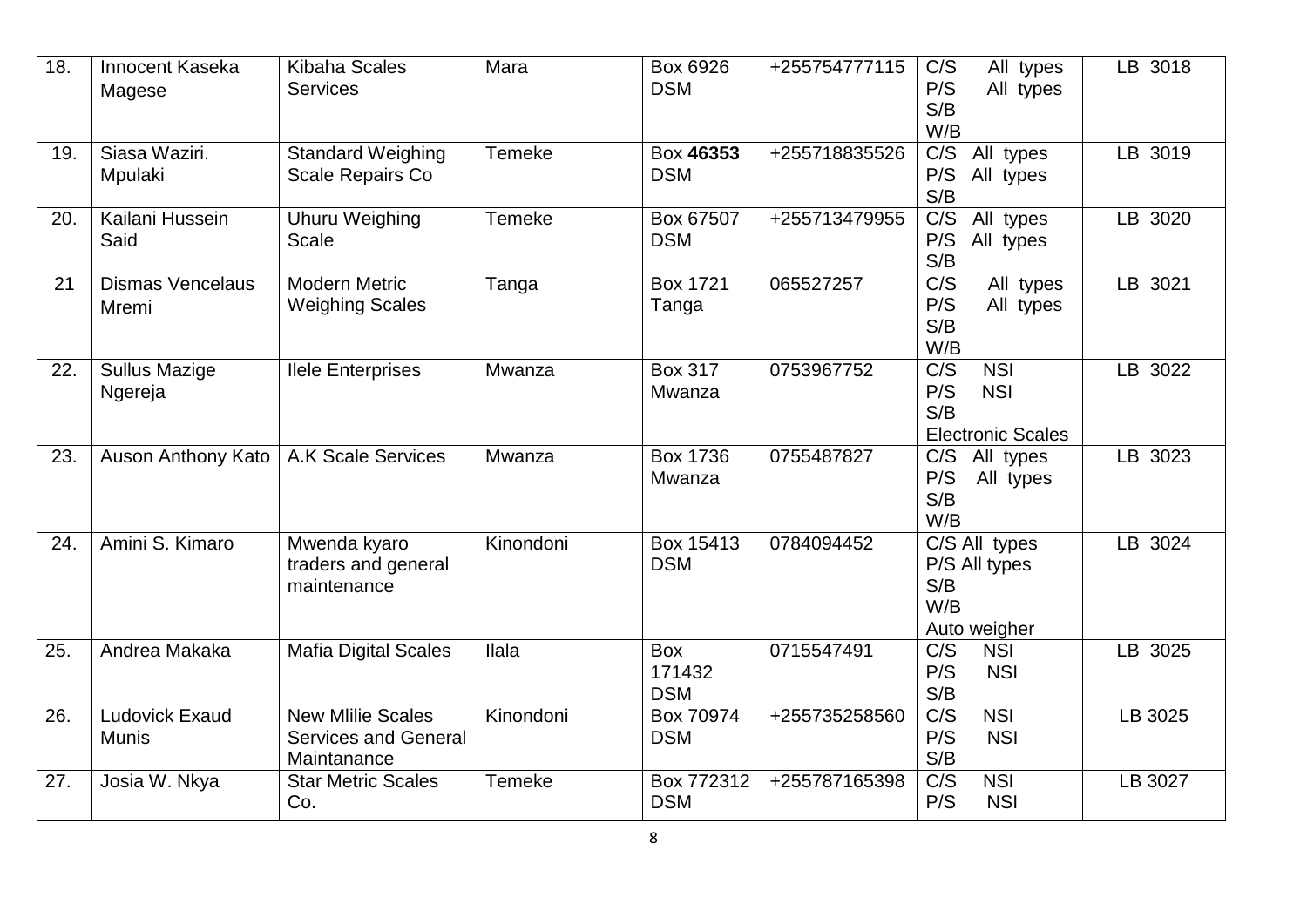|     |                          |                   |        |                    |                               | S/B                  |         |
|-----|--------------------------|-------------------|--------|--------------------|-------------------------------|----------------------|---------|
| 28. | Kahamba Anthony<br>Nyadu | <b>Kan Scales</b> | Dodoma | Box 2510<br>Dodoma | +255754013536   C/S All types | P/S All types<br>S/B | LB 3028 |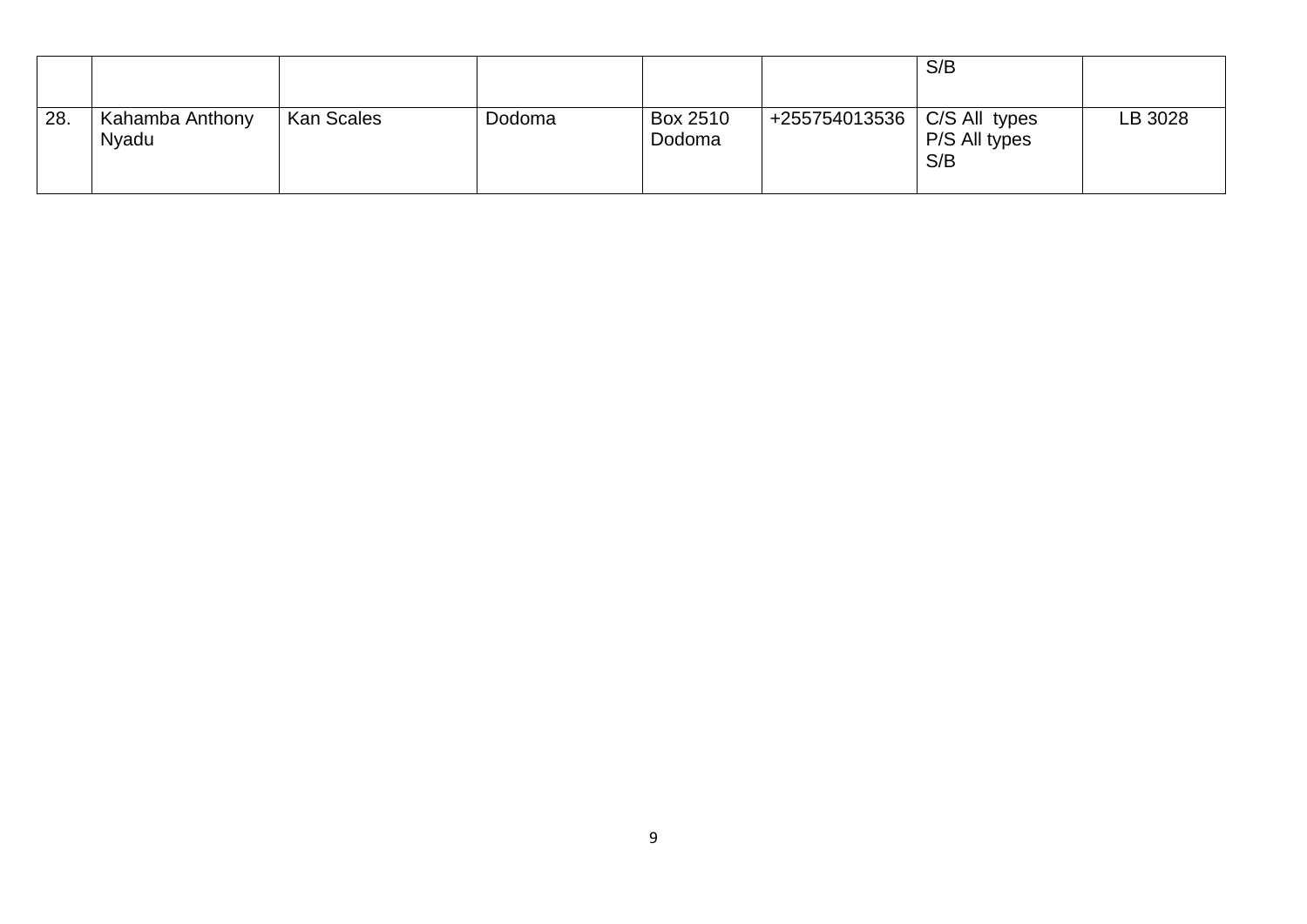|     | "C"<br>(Scale Mechanics)<br>$(iii)$ .<br><b>WEIGHING INSTRUMENTS LICENCE CLASS</b> |                                                        |               |                                 |               |                                                            |             |  |  |  |  |
|-----|------------------------------------------------------------------------------------|--------------------------------------------------------|---------------|---------------------------------|---------------|------------------------------------------------------------|-------------|--|--|--|--|
| S/n | <b>Name</b>                                                                        | <b>Company name</b>                                    | <b>Region</b> | <b>Address</b>                  | Mobile No.    | <b>Scale type</b>                                          | Licence No. |  |  |  |  |
| 1.  | James Busongo Shija                                                                | Busondo Service<br><b>Scales and General</b><br>Supply | Shinyanga     | <b>Box 44</b><br>Shinyanga      | +255756519005 | C/S<br><b>NSI</b><br>P/S<br><b>NSI</b><br>S/B              | LC 4001     |  |  |  |  |
| 2.  | Imani Ahmed Charahani                                                              | Venn (2021) Scales<br><b>Services</b>                  | Geita         | <b>Box</b><br>Geita             | +255756433310 | C/S<br><b>NSI</b><br>P/S<br><b>NSI</b><br>S/B              | LC 4002     |  |  |  |  |
| 3.  | Linus Samweli Ngole                                                                | Leweri Investment                                      | Mbeya         | <b>Box 1286</b><br>Mbeya        | +255759401191 | $\overline{C/S}$<br><b>NSI</b><br>P/S<br><b>NSI</b><br>S/B | LC 4003     |  |  |  |  |
| 4.  | Felix C. Mashingo                                                                  | <b>New Mbalizi Scales</b><br>Repairs                   | Mbeya         | <b>Box 1741</b><br>Mbeya        | +255757546417 | $\overline{C/S}$<br><b>NSI</b><br><b>NSI</b><br>P/S<br>S/B | LC 4004     |  |  |  |  |
| 5.  | Raphael Walles Magalla                                                             | <b>New Central Scales</b>                              | Kinondoni     | Box 42399<br><b>DSM</b>         | +255692399113 | C/S<br><b>NSI</b><br>P/S<br><b>NSI</b><br>S/B              | LC 4005     |  |  |  |  |
| 6.  | Frank Emmanuel Magai                                                               | <b>New Mbalizi Scales</b><br><b>Repairs</b>            | Mbeya         | <b>Box 1741</b><br>Mbeya        | +255756881474 |                                                            | LC 4006     |  |  |  |  |
| 7.  | <b>Goodluck Elisante</b><br>Ngowi                                                  | Ngosimwa Weighing<br>Scales Repaire &<br>Service       | Manyara       | <b>Box 570</b><br><b>Babati</b> | +255752678259 | C/S<br><b>NSI</b><br><b>PS</b><br><b>NSI</b>               | LC 4007     |  |  |  |  |
| 8.  | Francis Mwanga                                                                     | Ngosimwa Weighing<br>Scales Repaire &<br>Service       | Manyara       | <b>Box 570</b><br><b>Babati</b> | +255755701964 | C/S<br><b>NSI</b><br>P/S<br><b>NSI</b><br>S/B              | LC 4008     |  |  |  |  |
| 9.  | Iddi Athumani Muna                                                                 | Hakimia Investment                                     | Manyara       | <b>Box 246</b><br><b>Babati</b> | +255786282122 | C/S<br><b>NSI</b><br>P/S<br><b>NSI</b><br>S/B              | LC 4009     |  |  |  |  |
| 10. | Eusabia Vincent Malle                                                              | Hakimia Investment                                     | Manyara       | <b>Box 246</b><br><b>Babati</b> | +255621312476 | $\overline{C/S}$<br><b>NSI</b><br>P/S<br><b>NSI</b>        | LC 4010     |  |  |  |  |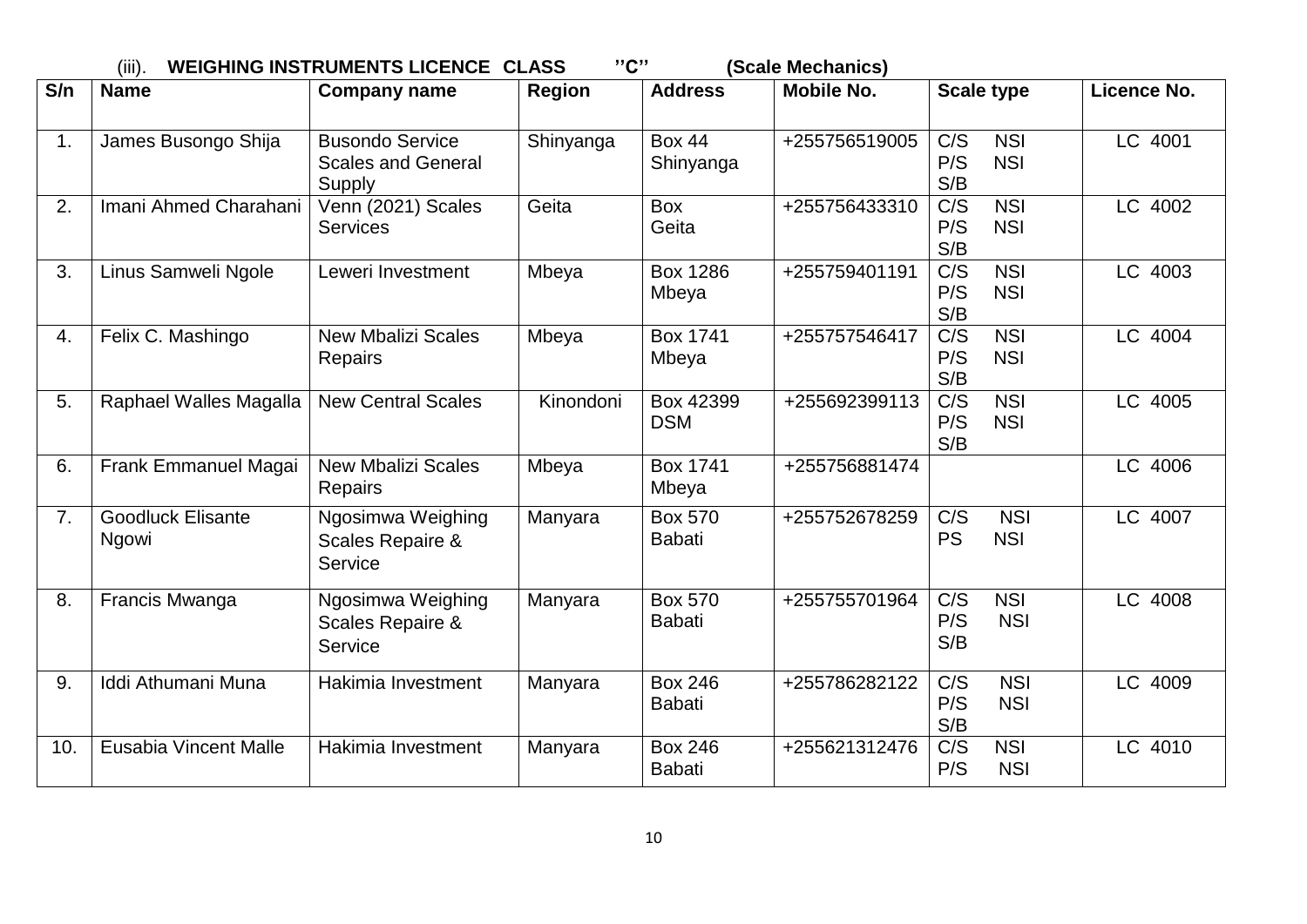| 11. | <b>Damas Merkion</b><br>Mapunda       | Banda Investment and<br>Credit Co. Ltd                                         | Ruvuma       | <b>Box 513</b><br>Songea | +255755835362 | C/S<br>P/S<br>S/B              | <b>NSI</b><br><b>NSI</b>       | LC 4011              |
|-----|---------------------------------------|--------------------------------------------------------------------------------|--------------|--------------------------|---------------|--------------------------------|--------------------------------|----------------------|
| 12. | <b>Gerald Ezekiel Mbalila</b>         | Banda Investment and<br>Credit Co. Ltd                                         | Ruvuma       | <b>Box 513</b><br>Songea | +255756965577 | C/S<br>P/S<br>S/B              | <b>NSI</b><br><b>NSI</b>       | LC 4012              |
| 13. | Athumani Hassani Seifu                | Banda Investment and<br>Credit Co. Ltd                                         | Ruvuma       | <b>Box 162</b><br>Mbinga | +255755242913 | $\overline{C/S}$<br>P/S<br>S/B | $\overline{NSI}$<br><b>NSI</b> | LC 4013              |
| 14. | Henrick John Mbunda                   | <b>MK-Measuring</b><br><b>Instruments Centre</b>                               | Ruvuma       | <b>Box 864</b><br>Songea | +255458018738 | $\overline{C/S}$<br>P/S<br>S/B | <b>NSI</b><br><b>NSI</b>       | LC 4014              |
| 15. | <b>Emmanuel Kabara</b><br>Kichele     | <b>Kibaha Scales</b><br><b>Services</b>                                        | Simiyu       | Box 9626<br><b>DSM</b>   | +255756496838 | $\overline{C/S}$<br>P/S<br>S/B | <b>NSI</b><br><b>NSI</b>       | LC 4015              |
| 16. | David Nicodem<br>Mapunda              | New Mlilie Weighing<br><b>Scales Service and</b><br><b>General Maintenance</b> | Ruvuma       | Box 70974<br><b>DSM</b>  | +255713258560 | $\overline{C/S}$<br>P/S<br>S/B | $\overline{NSI}$<br><b>NSI</b> | LC 4016              |
| 17. | Ludovick E. Munisi                    | New Mlilie Weighing<br><b>Scales Service and</b><br><b>General Maintenance</b> | Ruvuma       | Box 70974<br><b>DSM</b>  | +255657858408 | C/S<br>P/S<br>S/B              | <b>NSI</b><br><b>NSI</b>       | LC 4017              |
| 18. | <b>Boniphas Francis</b><br>Mutasingwa | Brute Co. Ltd                                                                  | Kagera       | Box 5<br><b>Bukoba</b>   | +255784376898 | $\overline{C/S}$<br>P/S<br>S/B | <b>NSI</b><br><b>NSI</b>       | LC 4018              |
| 19. | Heri Ally                             | New Mlilie Weighing<br><b>Scales Service and</b><br><b>General Maintenance</b> | <b>LINDI</b> | Box 70974<br><b>DSM</b>  | +255716162308 | C/S<br>P/S                     | $\overline{NSI}$<br><b>NSI</b> | LC 4019              |
| 20. | Clotilda L. Fungo                     | New Mbalizi Scales<br>Repairs                                                  | Mbeya        | <b>Box 1741</b><br>Mbeya | +255756983911 | $\overline{C/S}$<br>P/S<br>S/B | <b>NSI</b><br><b>NSI</b>       | $\overline{LC}$ 4020 |
| 21. | John Sumni. Massawe                   | Mamelama General<br><b>Services</b>                                            | Pwani        | Box 55182<br><b>DSM</b>  | +255658816891 | C/S<br>P/S<br>S/B              | <b>NSI</b><br><b>NSI</b>       | LC 4021              |
| 22. | <b>Walles Philipo Magalla</b>         | Magalla Metric Weigh<br><b>Scale</b>                                           | llala        | Box 42399<br><b>DSM</b>  | +255653350272 | C/S<br>P/S                     | <b>NSI</b><br><b>NSI</b>       | LC 4022              |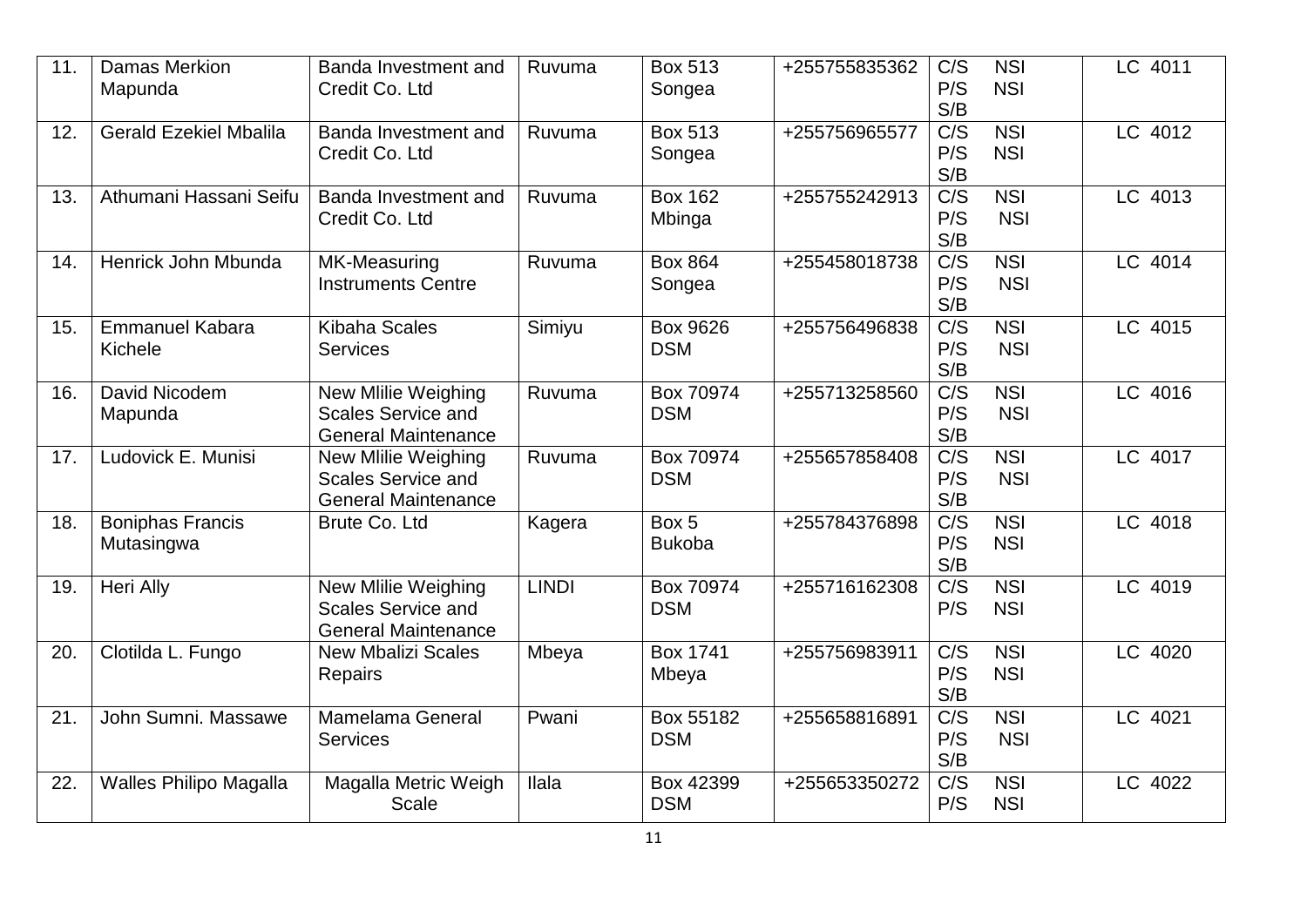|     |                             |                                            |               |                                 |               | S/B                            |                                |         |
|-----|-----------------------------|--------------------------------------------|---------------|---------------------------------|---------------|--------------------------------|--------------------------------|---------|
| 23. | <b>Walter Joakim Kimaro</b> | <b>Tali Metric Scale</b>                   | <b>Ilala</b>  | Box 35449<br><b>DSM</b>         | +255715108072 | C/S<br>P/S                     | <b>NSI</b><br><b>NSI</b>       | LC 4023 |
| 24. | Metusela Daud Kisuda        | Gidaki Scales &<br><b>General Supplies</b> | Singida       | <b>Box 805</b><br>Singida       | +255754699753 | C/S<br>P/S<br>S/B              | <b>NSI</b><br><b>NSI</b>       | LC 4024 |
| 25. | Gideon Daudi Kisuda         | Gidaki Scales &<br><b>General Supplies</b> | Singida       | <b>Box 805</b><br>Singida       | +255787893034 | $\overline{C/S}$<br>P/S<br>S/B | <b>NSI</b><br><b>NSI</b>       | LC 4025 |
| 26. | Frank Gideon Daudi          | Gidaki Scales &<br><b>General Supplies</b> | Singida       | <b>Box 805</b><br>Singida       | +255759478881 | $\overline{C/S}$<br>P/S        | <b>NSI</b><br><b>NSI</b>       | LC 4026 |
| 27. | Abdallah Mohamed<br>Namkava | Njaro General<br>Enterprises Co. Ltd       | Mtwara        | Box 1445<br><b>Mtwara</b>       | +255767168972 | $\overline{C/S}$<br>P/S<br>S/B | $\overline{NSI}$<br><b>NSI</b> | LC 4027 |
| 28. | Abduli Kazumari<br>Nandonde | Njaro General<br>Enterprises Co. Ltd       | <b>Mtwara</b> | Box 1445<br><b>Mtwara</b>       | +255656091000 | C/S<br>P/S<br>S/B              | <b>NSI</b><br><b>NSI</b>       | LC 4028 |
| 29. | Joshua Frank Makere         | Muni General<br>enterprises                | Mtwara        | <b>Box 917</b><br><b>Mtwara</b> | +255629081374 | C/S<br>P/S<br>S/B              | <b>NSI</b><br><b>NSI</b>       | LC 4029 |
| 30. | Abdallah Yusufu<br>Machejo  | Muni General<br>enterprises                | <b>Mtwara</b> | <b>Box 917</b><br><b>Mtwara</b> | +255787711791 | $\overline{C/S}$<br>P/S<br>S/B | <b>NSI</b><br><b>NSI</b>       | LC 4030 |
| 31. | Mpasi Hassan Kiera          | Henecha Scales<br><b>Services</b>          | <b>Mtwara</b> | Box 67507<br><b>DSM</b>         | +255713462656 | $\overline{C/S}$<br>P/S<br>S/B | <b>NSI</b><br><b>NSI</b>       | LC 4031 |
| 32. | Abdul Juma Hassan           | Amon Scales and<br>Repairs                 | Mtwara        | <b>Box 917</b><br><b>Mtwara</b> | +255719772933 | $\overline{C/S}$<br>P/S        | <b>NSI</b><br><b>NSI</b>       | LC 4032 |
| 33. | Peter John Magash           | Jepe Enterprises<br><b>Supplies</b>        | Manyara       | <b>Box 246</b><br><b>Babati</b> | +255766312247 | C/S<br>P/S                     | <b>NSI</b><br><b>NSI</b>       | LC 4033 |
| 34. | Abdi Hamidi Abdurasuli      | Sadehoca Weighing<br><b>Scales</b>         | Njombe        | Box 16238<br><b>DSM</b>         | +255754639715 | C/S<br>S/B                     | <b>NSI</b>                     | LC 4034 |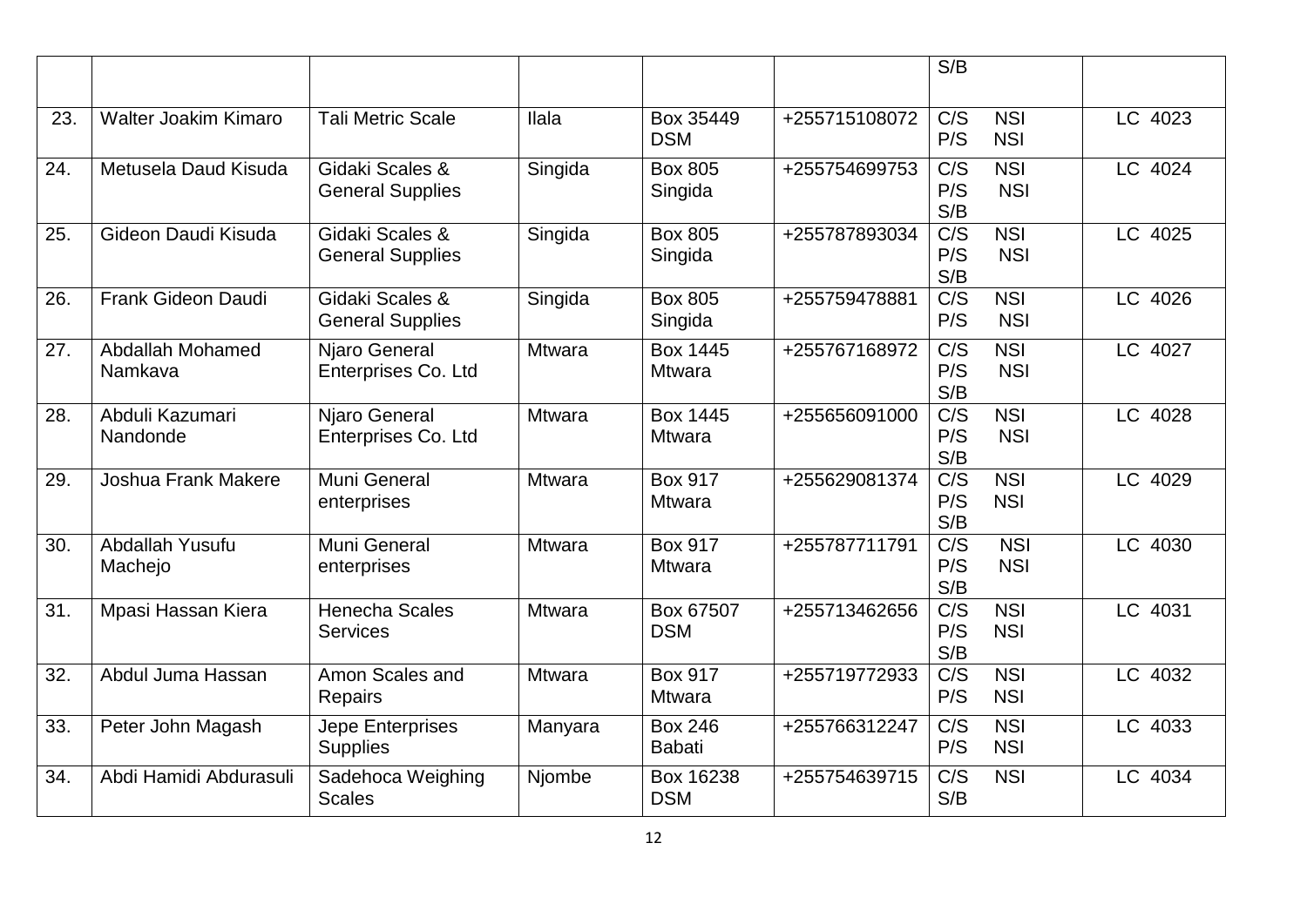| 35.               | David W. Mtowe                       | <b>Vale Weighing Scales</b>                                                  | Iringa    | <b>Box 858</b><br>Iringa         | +255768072726 | C/S<br>P/S<br>S/B              | <b>NSI</b><br><b>NSI</b> | LC 4035   |
|-------------------|--------------------------------------|------------------------------------------------------------------------------|-----------|----------------------------------|---------------|--------------------------------|--------------------------|-----------|
| 36.               | Valerian Baltazar<br>Kimaro          | <b>Vale Weighing Scales</b>                                                  | Iringa    | <b>Box 858</b><br>Iringa         | +255713602799 | C/S<br>P/S<br>S/B              | <b>NSI</b><br><b>NSI</b> | LC 4036   |
| $\overline{37}$ . | Wito Raphael Makweta                 | <b>Paulo Metric Scales</b><br>Co.                                            | Iringa    | <b>Box 112</b><br>Iringa         | +255753236891 | C/S<br>P/S<br>S/B              | <b>NSI</b><br><b>NSI</b> | LC 4037   |
| 38.               | Paul Boniphas Shija                  | <b>New Wabantu Scales</b><br>& General Dealers                               | Shinyanga | <b>Box 1081</b><br>Shinyanga     | +255758351539 | C/S<br>P/S<br>S/B              | <b>NSI</b><br><b>NSI</b> | LC 4038   |
| 39.               | Endwasen Mashingo<br>Kimaro          | Venn(2021) scales<br>services                                                | Shinyanga | <b>Box 44</b><br>Shinyanga       | +255755693042 | $\overline{C/S}$<br>P/S<br>S/B | <b>NSI</b><br><b>NSI</b> | LC 4039   |
| 40.               | Livinus Mulokozi<br>Edwine           | <b>Scarion Intermediate</b><br><b>Weighing Scales and</b><br><b>Services</b> | Kagera    | <b>Box 1144</b><br><b>Bukoba</b> | +255628972046 | C/S<br>P/S<br>S/B              | <b>NSI</b><br><b>NSI</b> | LC 4040   |
| 41.               | <b>Charles Nicholaus</b><br>Emmanuel | Venn (2021) Scales<br><b>Services</b>                                        | Shinyanga | <b>Box 44</b><br>Shinyanga       | +255682054565 | $\overline{C/S}$<br>S/B        | <b>NSI</b>               | $LC$ 4041 |
| 42.               | Gidion F. Shao                       | <b>Kibaha Scales</b><br><b>Services</b>                                      | Mara      | Box 6926<br><b>DSM</b>           | +255624639046 | P/S<br>S/B                     | <b>NSI</b>               | LC 4042   |
| 43.               | Rashid Nassoro Rashid                | Eraj Weighing Scale<br>Service and<br>Calibration                            | Lindi     | Box 23 Pwani                     | +255784648255 | C/S<br>P/S<br>S/B              | <b>NSI</b><br><b>NSI</b> | LC 4043   |
| 44.               | <b>Patrick Samson Chima</b>          | Eraj Weighing Scale<br>Service and<br>Calibration                            | Lindi     | Box 23 Pwani                     | +255784648255 | $\overline{C/S}$<br>S/B        | <b>NSI</b>               | LC 4044   |
| 45.               | Isaka John Gwelino                   | <b>New Kusini Scales</b><br><b>Services and General</b>                      | Lindi     | Box 155 Lindi                    | +255693363555 | C/S<br>P/S<br>S/B              | <b>NSI</b><br><b>NSI</b> | LC 4045   |
| 46.               | Furaha Hamisi Makasa                 | <b>Kibaha Scales Service</b>                                                 | Lindi     | Box 407 Lindi                    | +255789539509 | C/S<br>P/S                     | <b>NSI</b><br><b>NSI</b> | LC 4046   |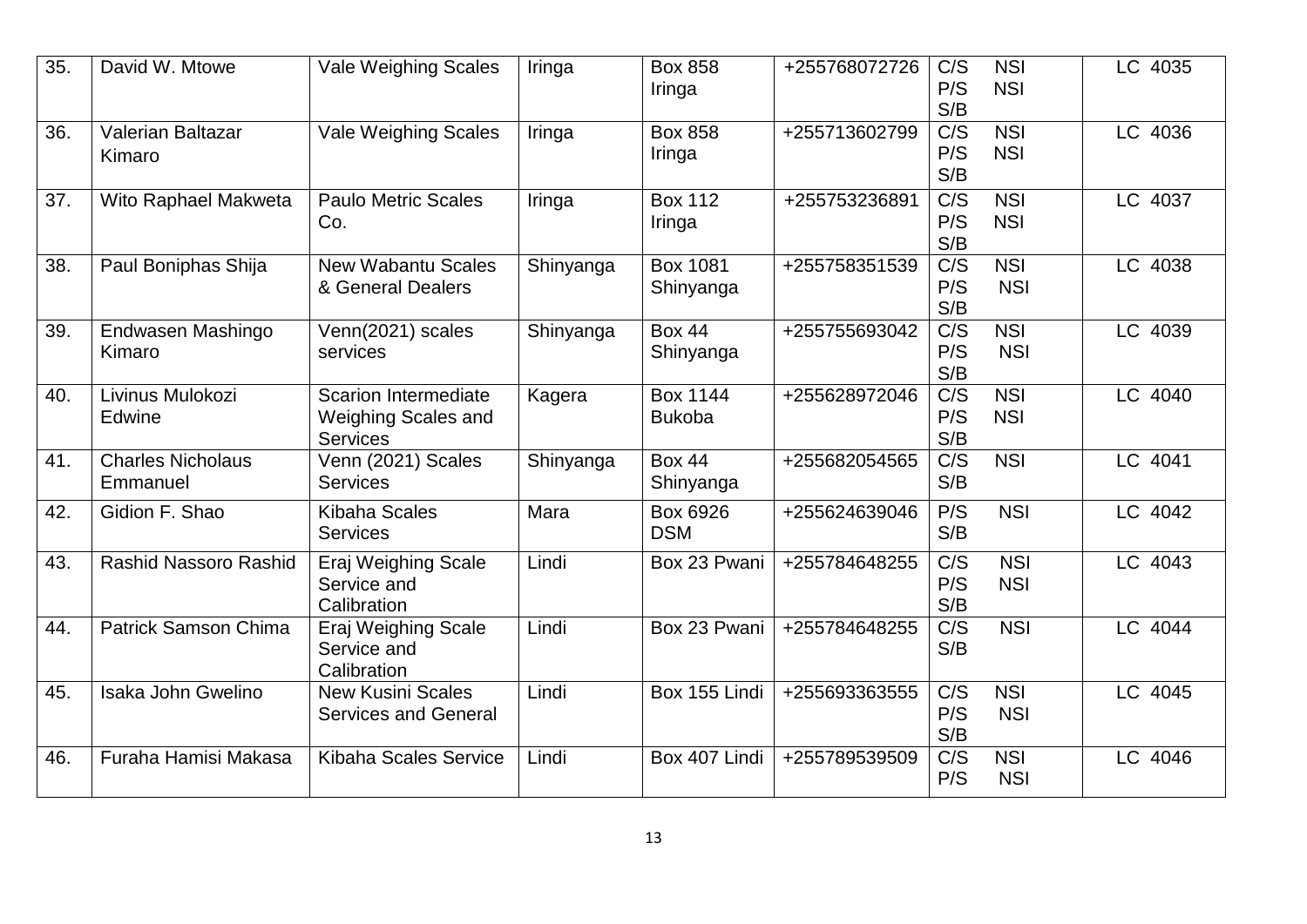| 47. | Gozberth Laurian<br>Raphael         | <b>Mzalendo Weighing</b><br><b>Scales and General</b><br><b>Enterprises</b> | Tabora        | <b>Box 561</b><br>Tabora        | +255783968655 | C/S<br>P/S<br>S/B              | <b>NSI</b><br><b>NSI</b> | LC 4047              |
|-----|-------------------------------------|-----------------------------------------------------------------------------|---------------|---------------------------------|---------------|--------------------------------|--------------------------|----------------------|
| 48. | Henry Godfrey Nkya                  | Marisha Scales &<br>Transport (T) Limited                                   | Mtwara        | <b>Box 260</b><br><b>Mtwara</b> | +255782008486 | C/S<br>P/S<br>S/B              | <b>NSI</b><br><b>NSI</b> | LC 4048              |
| 49. | Thomas T. Mboya                     | Marisha Scales &<br>Transport (T) Limited                                   | <b>Mtwara</b> | <b>Box 260</b><br>Mtwara        | +255629552579 | C/S<br>P/S                     | <b>NSI</b><br><b>NSI</b> | LC 4049              |
| 50. | Anzaeli Pendael<br>Masawe           | Siwo Scales & Repair<br><b>Company Limited</b>                              | <b>Mtwara</b> | <b>Box 206</b><br><b>Mtwara</b> | +255713425928 | C/S<br>P/S                     | <b>NSI</b><br><b>NSI</b> | LC 4050              |
| 51. | <b>Mohamed Matei Swai</b>           | <b>Rammo Metric Scale</b>                                                   | Ilala         | Box 55182<br><b>DSM</b>         | +255713586892 | C/S<br>P/S<br>S/B              | <b>NSI</b><br><b>NSI</b> | LC 4051              |
| 52. | Abdul Shaban<br>Mwinyimvua          | <b>Standard Weighing</b><br>Scales Repairs &<br>Services Co.                | Ilala         | Box 46353<br><b>DSM</b>         | +255712075228 | C/S<br>P/S<br>S/B              | <b>NSI</b><br><b>NSI</b> | LC 4052              |
| 53. | <b>Tegemea Bernard</b><br>Mbunda    | <b>Forty Weighing</b><br><b>Machine and General</b><br><b>Supplies</b>      | Ilala         | Box 45975<br><b>DSM</b>         | +255713920043 | $\overline{C/S}$<br>P/S<br>S/B | <b>NSI</b><br><b>NSI</b> | LC 4053              |
| 54. | Azizi Hussein Shoo                  | <b>Tali Metric Scales</b>                                                   | Kinondoni     | Box 35449<br><b>DSM</b>         | +255762389197 | $\overline{C/S}$<br>P/S        | NSI<br><b>NSI</b>        | LC 4054              |
| 55. | <b>Sterwart Wales Philipo</b>       | Magalla Metric Weigh<br><b>Scale</b>                                        | Kinondoni     | Box 42399<br><b>DSM</b>         | +255712123193 | C/S<br>P/S<br>S/B              | <b>NSI</b><br><b>NSI</b> | LC 4055              |
| 56. | Michael Aleringwa<br>Kimaro         | Kibaha Scales Service                                                       | Kinondoni     | Box 6929<br><b>DSM</b>          | +255717957924 | C/S<br>P/S<br>S/B              | <b>NSI</b><br><b>NSI</b> | $\overline{LC}$ 4056 |
| 57. | Emmanuel S. Munisi                  | Kirumi Global Service<br>Co.                                                | Kinondoni     | Box 70979<br><b>DSM</b>         | +255755829242 | $\overline{C/S}$<br>P/S<br>S/B | <b>NSI</b><br><b>NSI</b> | LC 4057              |
| 58. | <b>Richard Charles</b><br>Mashingia | Kirumi Global Service<br>Co                                                 | Kinondoni     | Box 70797<br><b>DSM</b>         | +255718946232 | $\overline{C/S}$<br>P/S<br>S/B | <b>NSI</b><br><b>NSI</b> | LC 4058              |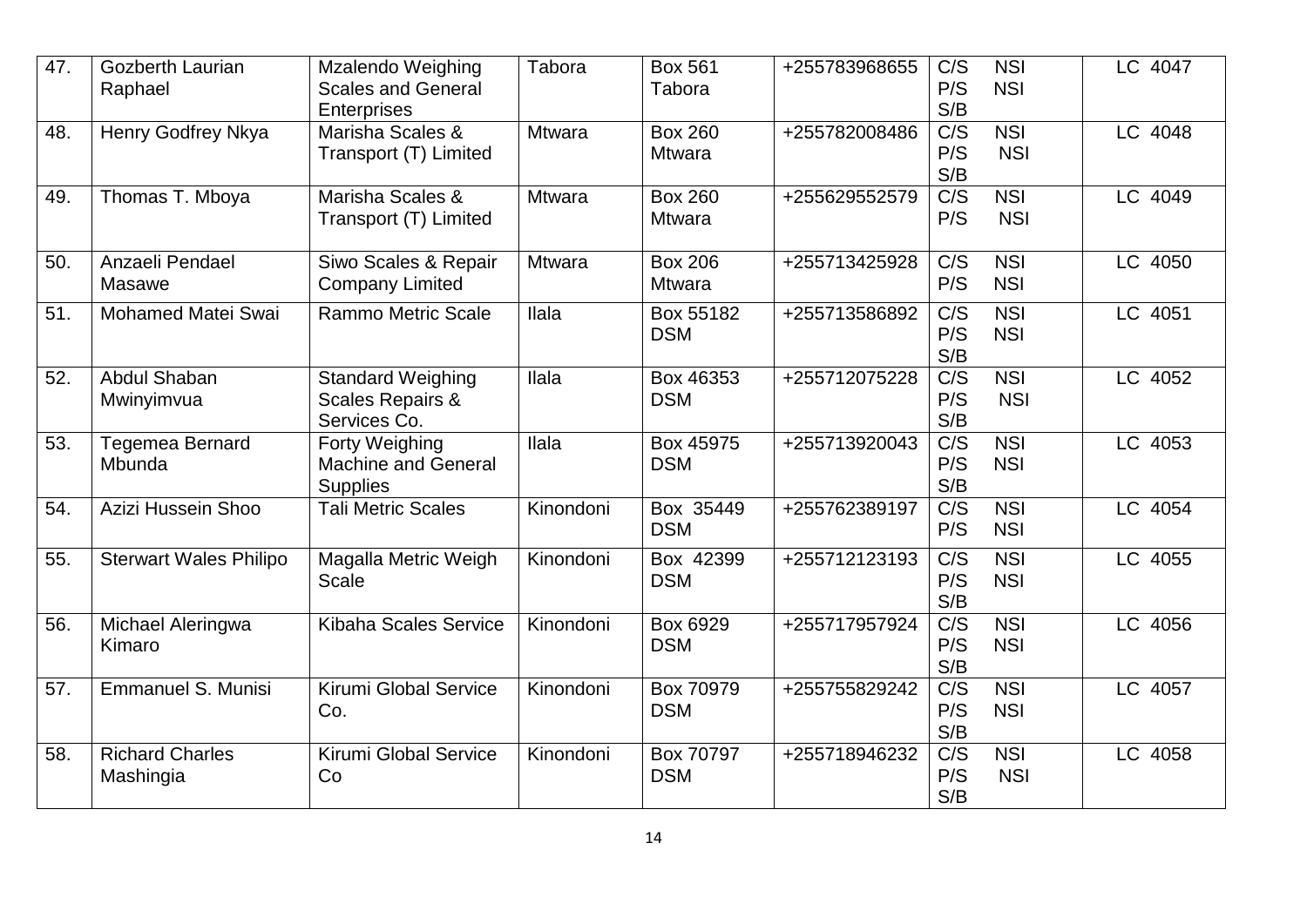| 59. | Peter Lawrence Ngowi          | <b>Country Weighing</b><br>Scale Repair and<br>Service | Arusha | Box 7574<br>Arusha        | +255754744659 | C/S<br>P/S<br>S/B              | <b>NSI</b><br><b>NSI</b> | LC 4059 |
|-----|-------------------------------|--------------------------------------------------------|--------|---------------------------|---------------|--------------------------------|--------------------------|---------|
| 60. | Mrisho Issa Wingi             | <b>Country Weighing</b><br>Scale Repair and<br>Service | Arusha | <b>Box 7574</b><br>Arusha | +255758718237 | C/S<br>S/B                     | <b>NSI</b>               | LC 4060 |
| 61. | <b>Emmanuel G. Kessy</b>      | <b>Country Weighing</b><br>Scale Repair and<br>Service | Arusha | <b>Box 7574</b><br>Arusha | +255765480698 | $\overline{C/S}$<br>P/S        | <b>NSI</b><br><b>NSI</b> | LC 4061 |
| 62. | <b>Gamaliel Eliona Urio</b>   | Uritwo Weighing<br><b>Scales</b>                       | Arusha | Box 11457<br>Arusha       | +255755242389 | C/S<br>P/S<br>S/B              | <b>NSI</b><br><b>NSI</b> | LC 4062 |
| 63. | <b>Charles Stanley Towo</b>   | Uritwo Weighing<br><b>Scales</b>                       | Arusha | Box 11457<br>Arusha       | +255766237668 | P/S<br>S/B                     | <b>NSI</b>               | LC 4063 |
| 64. | Abel Eliona Urio              | Uritwo Weighing<br><b>Scales</b>                       | Arusha | Box 11457<br>Arusha       | +255755265322 | $\overline{C/S}$<br>P/S        | <b>NSI</b><br><b>NSI</b> | LC 4064 |
| 65. | Joseph Eligi Mkishe           | <b>Uritwo Weighing</b><br><b>Scales</b>                | Arusha | Box 11457<br>Arusha       | +255768038076 | C/S<br>P/S                     | <b>NSI</b><br><b>NSI</b> | LC 4065 |
| 66. | Ijumaa Yusuph Kakoo           | <b>Henecha Scales</b><br><b>Services</b>               | Pwani  | Box 67507<br><b>DSM</b>   | +255716834042 | C/S<br>P/S                     | <b>NSI</b><br><b>NSI</b> | LC 4066 |
| 67. | <b>Thadeus Roman Mallya</b>   | <b>Vale Weighing Scales</b><br>and General Supplies    | Pwani  | Box 32922<br>Kibaha       | +255715785874 | C/S<br>P/S<br>S/B              | <b>NSI</b><br><b>NSI</b> | LC 4067 |
| 68. | Deusdedit Mutashobya<br>Kahwa | <b>Rubya Scales</b>                                    | Pwani  | Box 72314<br><b>DSM</b>   | +255713402416 | $\overline{C/S}$<br>P/S<br>S/B | NSI<br><b>NSI</b>        | LC 4068 |
| 69. | Theophil Elingao Nkya         | New Mlilie Weighing<br><b>Scales</b>                   | Pwani  | Box 70974<br><b>DSM</b>   | +255767970880 | C/S<br>P/S<br>S/B              | <b>NSI</b><br><b>NSI</b> | LC 4069 |
| 70. | Dennis Abel Moshi             | Ebeneza Weighing<br><b>Scales</b>                      | Pwani  | Box 45975<br><b>DSM</b>   | +255621315557 | C/S<br>P/S<br>S/B              | <b>NSI</b><br><b>NSI</b> | LC 4070 |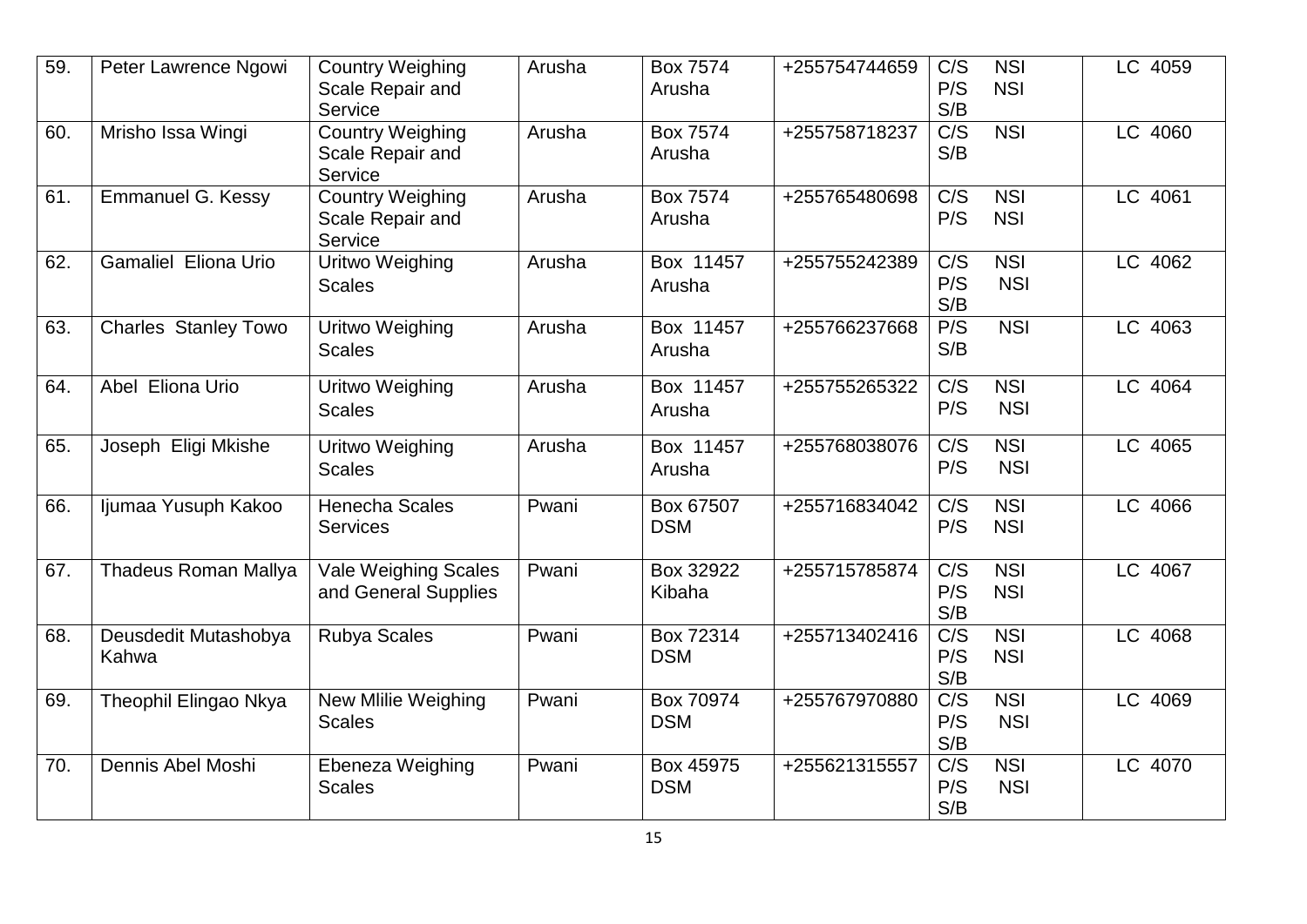| $\overline{71}$ . | <b>Nelson Fredrick Makere</b>         | <b>Standard Weighing</b><br>Repair & Service Co.        | Pwani     | Box 4353<br><b>DSM</b>           | +255683406462 | C/S<br>P/S                     | <b>NSI</b><br><b>NSI</b> | LC 4071 |
|-------------------|---------------------------------------|---------------------------------------------------------|-----------|----------------------------------|---------------|--------------------------------|--------------------------|---------|
| 72.               | Baraka John Masawe                    | <b>Mamelama General</b><br><b>Services</b>              | Pwani     | Box 55182<br><b>DSM</b>          | +255754816891 | C/S<br>S/B                     | <b>NSI</b>               | LC 4072 |
| 73.               | Ramadhani Mussa<br>Benga              | Benga Rey Scale &<br>Service Co                         | Pwani     | Box 4353<br><b>DSM</b>           | +255684660306 | C/S<br>P/S<br>S/B              | <b>NSI</b><br><b>NSI</b> | LC 4073 |
| 74.               | Juma Adam Milanzi                     | Eraj Weighing Scale<br>Service and<br>Calibration       | Pwani     | <b>Box 23</b><br>Pwani           | +255717698469 | C/S<br>P/S<br>S/B              | <b>NSI</b><br><b>NSI</b> | LC 4074 |
| 75.               | <b>Emmanuel Stanley</b><br>Chisongele | Eraj Weighing Scale<br>Service and<br>Calibration       | Pwani     | <b>Box 23</b><br>Pwani           | +255622812008 | C/S<br>P/S<br>S/B              | <b>NSI</b><br><b>NSI</b> | LC 4075 |
| 76.               | John Tito John                        | Hakika Workshop &<br><b>Dealers</b>                     | Geita     | Box 2185<br>Shinyanga            | +255714776509 | $\overline{C/S}$<br>S/B        | $\overline{NSI}$         | LC 4076 |
| 77.               | <b>Leonard Dominick</b><br>Simon      | Hakika Workshop &<br><b>Dealers</b>                     | Geita     | Box 2185<br>Shinyanga            | +255788947412 | C/S<br>S/B                     | <b>NSI</b>               | LC 4077 |
| 78.               | Godson E. Nkya                        | <b>Uhuru Weighing</b><br>Scales Co.                     | Pwani     | Box 45171<br><b>DSM</b>          | +255756737754 | C/S<br>P/S<br>S/B              | <b>NSI</b><br><b>NSI</b> | LC 4078 |
| 79.               | <b>Bashiru Abdul Yellu</b>            | <b>New Kusini Scales</b><br><b>Services and General</b> | Lindi     | Box 155 Lindi                    |               | $\overline{C/S}$<br>P/S<br>S/B | NSI<br><b>NSI</b>        | LC 4079 |
| 80.               | Ally Safari Josephat                  | Hakimia Investments                                     | Simiyu    | <b>Box 164</b><br><b>Bariadi</b> | +255689920965 | $\overline{C/S}$<br>P/S<br>S/B | <b>NSI</b><br><b>NSI</b> | LC 4080 |
| 81.               | Andrew Aletokopyo<br>Kimaro           | Sawere Scales &<br><b>General Supply</b><br>Company     | Kinondoni | Box 32922<br><b>DSM</b>          | +255715389196 | $\overline{C/S}$<br>P/S<br>S/B | <b>NSI</b><br><b>NSI</b> | LC 4081 |
| 82.               | <b>Albert Rooken Munis</b>            | New Mlilie Weighing<br><b>Scales</b>                    | Kinondoni | Box 70974<br><b>DSM</b>          | +255713258560 | $\overline{C/S}$<br>P/S<br>S/B | NSI<br><b>NSI</b>        | LC 4082 |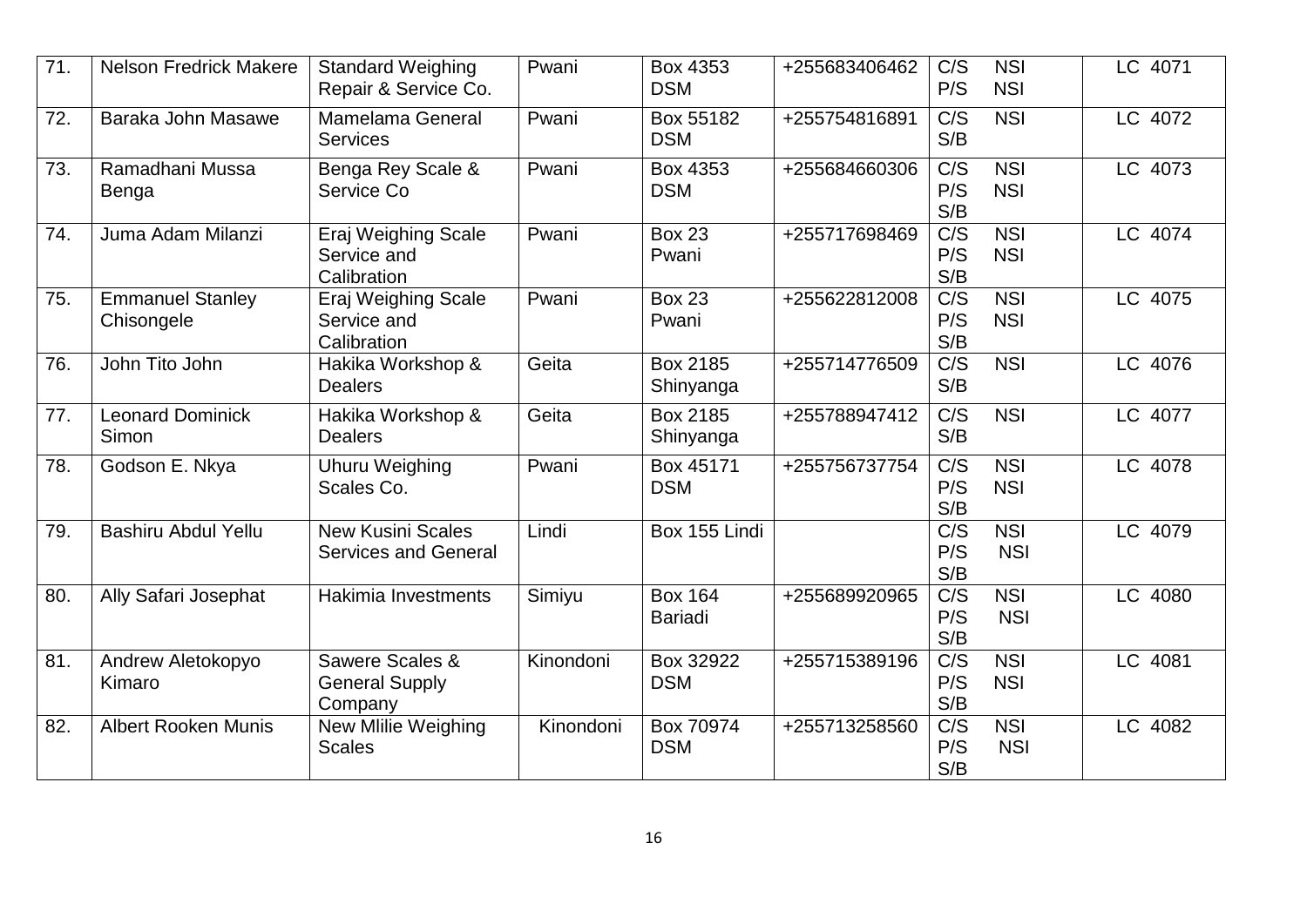| 83. | Nestory Mkambaku             | <b>Rubya Scales</b>                                 | Kinondoni     | Box 72314<br><b>DSM</b>       | +255715057478 | C/S<br>P/S<br>S/B              | <b>NSI</b><br><b>NSI</b>       | LC 4083 |
|-----|------------------------------|-----------------------------------------------------|---------------|-------------------------------|---------------|--------------------------------|--------------------------------|---------|
| 84. | Goodchance Remmy             | Sawere Scales &<br><b>General Supply</b><br>Company | Kinondoni     | Box 32922<br><b>DSM</b>       | +255714393961 | C/S<br>P/S                     | <b>NSI</b><br><b>NSI</b>       | LC 4084 |
| 85. | Kiera Hassan Salim           | <b>Henecha Scales</b>                               | Kinondoni     | Box 67507<br><b>DSM</b>       | +255783001985 | C/S<br>P/S<br>S/B              | <b>NSI</b><br><b>NSI</b>       | LC 4085 |
| 86. | Lodrick L. Kimaro            | <b>Vale Weighing Scales</b>                         | Kinondoni     | Box 32922<br><b>DSM</b>       | +255715785874 | $\overline{C/S}$<br>P/S<br>S/B | <b>NSI</b><br><b>NSI</b>       | LC 4086 |
| 87. | <b>Mathias Didas Leonard</b> | Sadehoca Weighing<br><b>Scales</b>                  | Temeke        | Box 16238<br><b>DSM</b>       | +255784316739 | $\overline{C/S}$<br>P/S<br>S/B | $\overline{NSI}$<br><b>NSI</b> | LC 4087 |
| 88. | Sley Hamisi Selemani         | Sadehoca Weighing<br><b>Scales</b>                  | <b>Temeke</b> | Box 16238<br><b>DSM</b>       | +255788389668 | $\overline{C/S}$<br>P/S<br>S/B | $\overline{NSI}$<br><b>NSI</b> | LC 4088 |
| 89. | Fred Paulo Binamungu         | Omega Weighing<br><b>Scales Services</b>            | <b>Temeke</b> | Box 41842<br><b>DSM</b>       | +255652430911 | C/S<br>P/S<br>S/B              | <b>NSI</b><br><b>NSI</b>       | LC 4089 |
| 90. | Severini Joakim Nyimbo       | Ebeneza Weighing<br><b>Scales</b>                   | <b>Temeke</b> | Box 45975<br><b>DSM</b>       | +255677373151 | C/S<br>P/S<br>S/B              | <b>NSI</b><br><b>NSI</b>       | LC 4090 |
| 91. | Zuberi Mohamed Zuberi        | <b>Mamelama General</b><br><b>Services</b>          | <b>Temeke</b> | Box 55182<br><b>DSM</b>       | +255754816891 | $\overline{C/S}$<br>P/S<br>S/B | $\overline{NSI}$<br><b>NSI</b> | LC 4091 |
| 92. | Oscar G. Swai                | Rammo Metric Scale.                                 | Ilala         | Box 65298<br><b>DSM</b>       | +255714556591 | C/S<br>P/S<br>S/B              | <b>NSI</b><br><b>NSI</b>       | LC 4092 |
| 93. | Hassan Maulid<br>Mayanga     | <b>Shunemu Scales</b><br>Company                    | Ilala         | <b>Box 7432</b><br><b>DSM</b> | +255713844117 | C/S<br>P/S                     | <b>NSI</b><br><b>NSI</b>       | LC 4093 |
| 94. | Elinami Taramael<br>Mmari    | <b>Shunemu Scales</b><br>Company                    | Ilala         | <b>Box 513 DSM</b>            | +255713911915 | C/S<br>P/S<br>S/B              | <b>NSI</b><br><b>NSI</b>       | LC 4094 |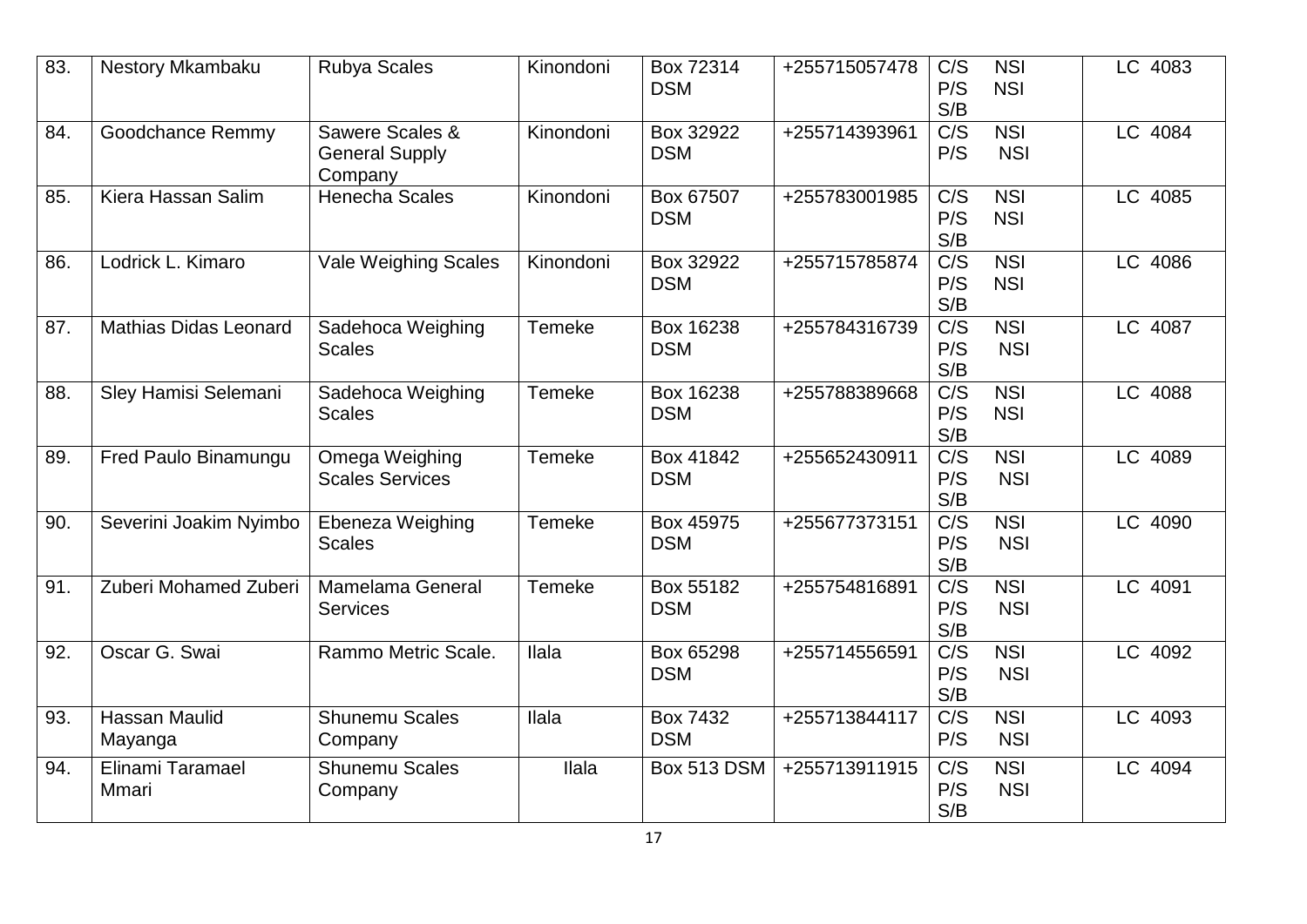| 95. | Paulo Elifinya. Munisi            | <b>Paulo Metric Scales</b><br>Co.                   | llala        | Box 16030<br><b>DSM</b>  | +255753795633 | C/S<br>P/S<br>S/B              | <b>NSI</b><br><b>NSI</b>       | LC 4095 |
|-----|-----------------------------------|-----------------------------------------------------|--------------|--------------------------|---------------|--------------------------------|--------------------------------|---------|
| 96. | <b>Charles Mathew Swai</b>        | <b>Pasco Metric Scales</b><br><b>Enterprises Co</b> | <b>Ilala</b> | Box 55182<br><b>DSM</b>  | +255655374553 | C/S<br>P/S<br>S/B              | <b>NSI</b><br><b>NSI</b>       | LC 4096 |
| 97. | Agnes Akwilini Tarimo             | <b>Pasco Metric Scales</b>                          | <b>Ilala</b> | Box 55182<br><b>DSM</b>  | +255719415284 | $\overline{C/S}$<br>P/S<br>S/B | <b>NSI</b><br><b>NSI</b>       | LC 4097 |
| 98. | Salimu Selemani<br>Masele         | <b>Tanga Metric Scales</b><br>(1980) Service        | Tanga        | <b>Box 1574</b><br>Tanga | +255784130714 | $\overline{C/S}$<br>P/S<br>S/B | <b>NSI</b><br><b>NSI</b>       | LC 4098 |
| 99. | Maliki Alli Msuya                 | <b>Tanga Metric Scales</b><br>(1980) Service        | Tanga        | <b>Box 1574</b><br>Tanga | +255784130714 | C/S<br>P/S<br>S/B              | <b>NSI</b><br><b>NSI</b>       | LC 4099 |
| 100 | <b>Alphonce Nkupe</b><br>Athumani | <b>Tate weighing Scales</b>                         | Tanga        | Box 5514<br>Tanga        | +255782133537 | $\overline{C/S}$<br>P/S        | <b>NSI</b><br><b>NSI</b>       | LC 4100 |
| 101 | Samwel Nkupe<br>Athumani          | <b>Tate weighing Scales</b>                         | Tanga        | Box 5514<br>Tanga        | +255659323341 | C/S<br>P/S<br>S/B              | <b>NSI</b><br><b>NSI</b>       | LC 4101 |
| 102 | Ramadhani Ally Kasimu             | <b>Tate weighing Scales</b>                         | Tanga        | <b>Box 5514</b><br>Tanga | +255659323341 | $\overline{C/S}$<br>P/S<br>S/B | <b>NSI</b><br><b>NSI</b>       | LC 4102 |
| 103 | <b>Richard Felix Gurumo</b>       | Jofe Weighing<br>Machine                            | Tanga        | <b>Box 1368</b><br>Tanga | +255719275564 | C/S<br>P/S<br>S/B              | <b>NSI</b><br><b>NSI</b>       | LC 4103 |
| 104 | Tegemea Senyaeli<br>Shoo          | Jofe Weighing<br>Machine                            | Tanga        | <b>Box 1368</b><br>Tanga | +255719514548 | C/S<br>P/S<br>S/B              | <b>NSI</b><br><b>NSI</b>       | LC 4104 |
| 105 | Peter Assa Mtafya                 | Jofe Weighing<br>Machine                            | Tanga        | <b>Box 1368</b><br>Tanga | +255659389770 | $\overline{C/S}$<br>P/S<br>S/B | $\overline{NSI}$<br><b>NSI</b> | LC 4105 |
| 106 | Richard Kingalu Kondo             | New Kibaha Weighing<br><b>Machines</b>              | Tanga        | Box 5411<br>Tanga        | +255717542835 | C/S<br>P/S                     | <b>NSI</b><br><b>NSI</b>       | LC 4106 |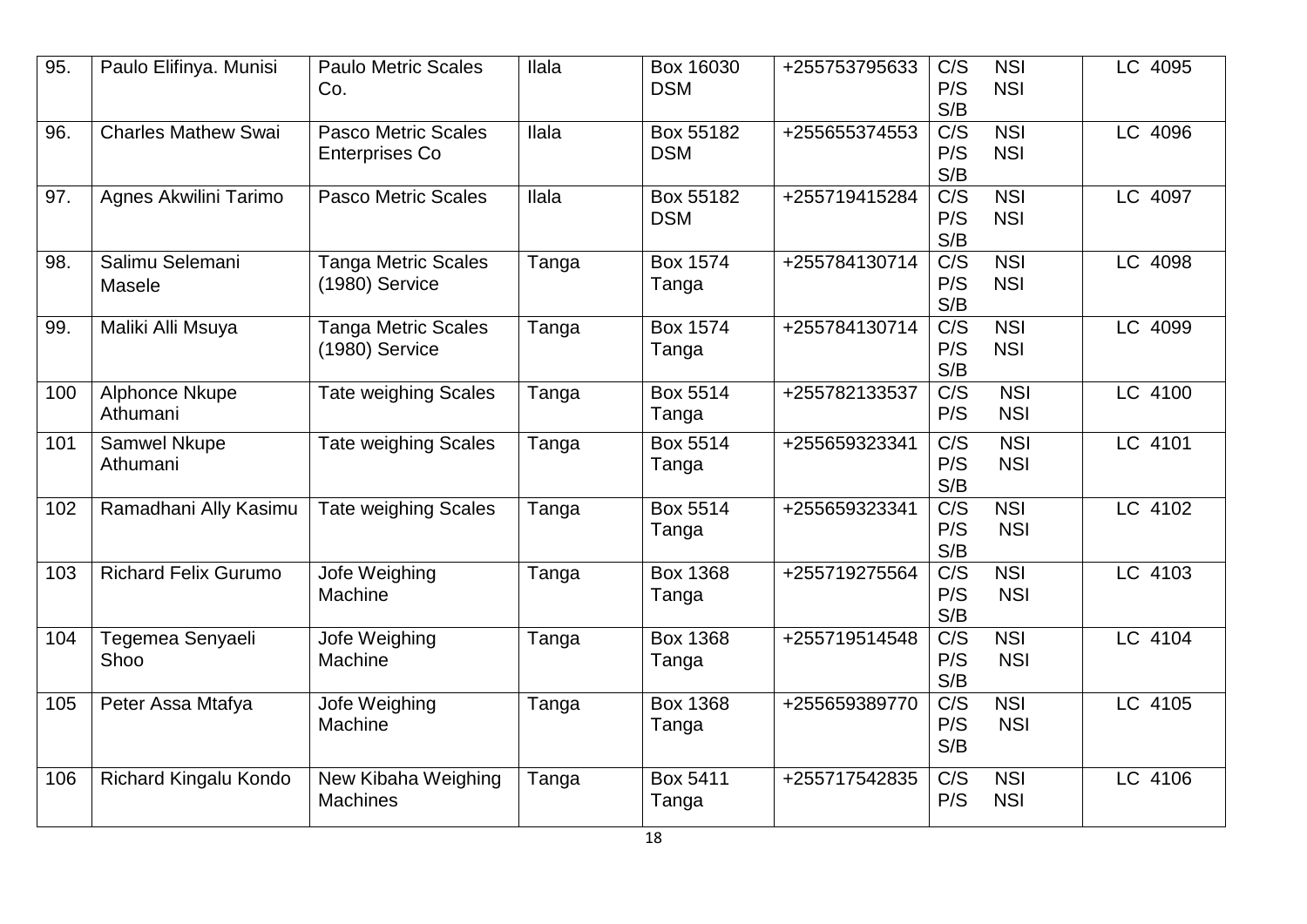| 107  | <b>Fredrick Richard</b><br>Kingalu | New Kibaha Weighing<br><b>Machines</b>     | Tanga  | Box 5411<br>Tanga         | +255654686006 | P/S<br>S/B              | <b>NSI</b>               | LC 4107 |
|------|------------------------------------|--------------------------------------------|--------|---------------------------|---------------|-------------------------|--------------------------|---------|
| 108. | Habibu Mussa Haji                  | New Kibaha Weighing<br><b>Machines</b>     | Tanga  | Box 5411<br>Tanga         | +255782992106 | C/S<br>P/S<br>S/B       | <b>NSI</b><br><b>NSI</b> | LC 4108 |
| 109. | Peter Nyangwe Mwita                | Hakimia Investments                        | Mwanza | Box 6413<br>Mwanza        | +255742862030 | C/S<br>P/S<br>S/B       | <b>NSI</b><br><b>NSI</b> | LC 4109 |
| 110. | <b>Mohamed Mzee</b><br>Gongoro     | <b>Umoja Metric Scales</b>                 | Mwanza | Box 1736<br>Mwanza        | +255755481597 | C/S<br>P/S<br>S/B       | <b>NSI</b><br><b>NSI</b> | LC 4110 |
| 111. | <b>Frank Charles Ilele</b>         | <b>Ilele Enterprises</b>                   | Mwanza | <b>Box 1736</b><br>Mwanza | +255734253734 | C/S<br>P/S<br>S/B       | <b>NSI</b><br><b>NSI</b> | LC 4111 |
| 112. | <b>Charles Kamuli Ilele</b>        | <b>Ilele Enterprises</b>                   | Mwanza | Box 1736<br>Mwanza        | +255734253734 | C/S<br>P/S<br>S/B       | <b>NSI</b><br><b>NSI</b> | LC 4112 |
| 113. | <b>Emmanuel Nyanda</b>             | Nyaragot 2020 &<br><b>General Supplies</b> | Mwanza | <b>Box 317</b><br>Mwanza  | +255755311254 | C/S<br>P/S<br>S/B       | <b>NSI</b><br><b>NSI</b> | LC 4113 |
| 114. | Mahamud Bakari<br>Yakubu           | Mnana Investment                           | Mwanza | <b>Box 1736</b><br>Mwanza | +255758061211 | C/S<br>P/S              | <b>NSI</b><br><b>NSI</b> | LC 4114 |
| 115. | <b>Emmanuel Anthony</b><br>John    | Msunga Bench Works<br>Products             | Mwanza | Box 10723<br>Mwanza       | +255689526809 | $\overline{C/S}$<br>P/S | <b>NSI</b><br><b>NSI</b> | LC 4115 |
| 116. | Daniel Nyapondo<br>Ossawa          | Nyaragot 2020 &<br><b>General Supplies</b> | Mwanza | Box 6413<br>Mwanza        | +255685873376 | C/S<br>P/S<br>S/B       | <b>NSI</b><br><b>NSI</b> | LC 4116 |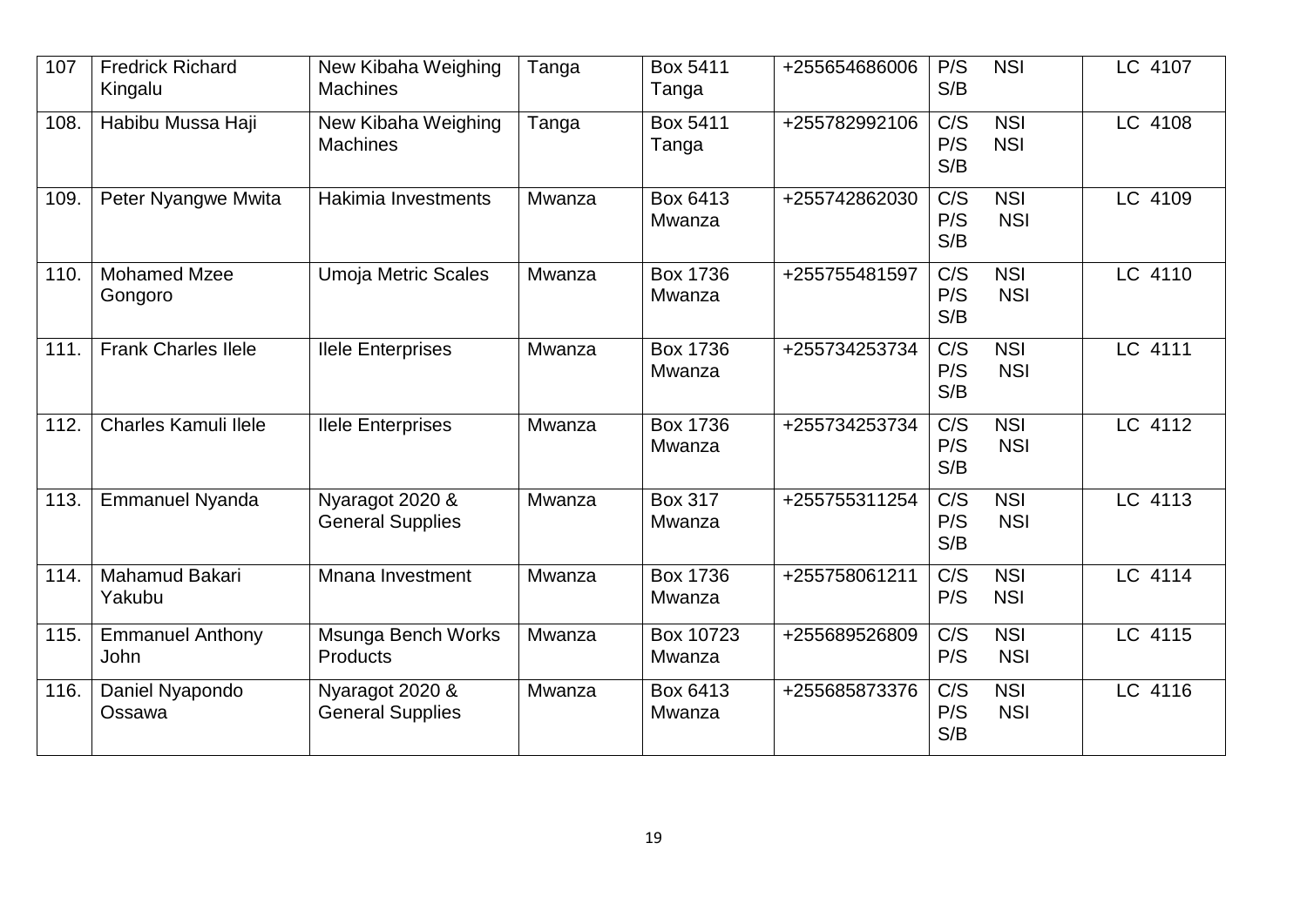| 117. | Kudra Aniseth John       | Mnana Investment                                   | Mwanza       | <b>Box 1736</b><br>Mwanza | +255625892648 | C/S<br>S/B        | <b>NSI</b>               | LC 4117 |
|------|--------------------------|----------------------------------------------------|--------------|---------------------------|---------------|-------------------|--------------------------|---------|
| 118. | Joseph Clement<br>Kamoyo | <b>Ilele Enterprises</b>                           | Mwanza       | <b>Box 1736</b><br>Mwanza | +255763555736 | C/S<br>P/S<br>S/B | <b>NSI</b><br><b>NSI</b> | LC 4118 |
| 119. | <b>Clet Charles Swai</b> | <b>Henecha Scales</b><br><b>Services</b>           | Lindi        | Box 67507<br><b>DSM</b>   | +255659509360 | C/S<br>P/S<br>S/B | <b>NSI</b><br><b>NSI</b> | LC 4119 |
| 120  | <b>Omary Daud</b>        | Mwenda kyaro traders<br>and general<br>maintenance | Kinondoni    | Box 15413<br><b>DSM</b>   | +255689926487 | C/S<br>S/B        | <b>NSI</b>               | LC 4120 |
| 121. | Raymond Jacob Mushi      | Omega Weighing<br><b>Scales Service</b>            | Kinondoni    | Box 41842<br><b>DSM</b>   | +255712319175 | C/S<br>S/B        | <b>NSI</b>               | LC 4121 |
| 122. | Julius Lazaro Mwasha     | Mwendakyaro Traders<br>& Gena Ent                  | Kinondoni    | Box 22344<br><b>DSM</b>   | +255754493577 | C/S<br>P/S<br>S/B | <b>NSI</b><br><b>NSI</b> | LC 4122 |
| 123. | Dickson Moses Mbunda     | Ebeneza Weighing<br><b>Scales</b>                  | Kinondoni    | Box 45975<br><b>DSM</b>   | +255713473452 | C/S<br>P/S<br>S/B | <b>NSI</b><br><b>NSI</b> | LC 4123 |
| 124. | Philip Kimaro            | <b>Cypent General</b><br><b>Enterprises</b>        | <b>Ilala</b> | Box 1078<br><b>DSM</b>    | +255754575738 | C/S<br>P/S<br>S/B | <b>NSI</b><br><b>NSI</b> | LC 4124 |
| 125. | Peter Mvula              | <b>Cypent General</b><br>Enterprises               | llala        | Box 1078<br><b>DSM</b>    | +255713589627 | C/S<br>P/S<br>S/B | <b>NSI</b><br><b>NSI</b> | LC 4125 |
| 126. | <b>Meckson Makweta</b>   | <b>Mafia Digital Scales</b>                        | Ilala        | Box 171432<br><b>DSM</b>  | +255654749254 | C/S<br>P/S<br>S/B | <b>NSI</b><br><b>NSI</b> | LC 4126 |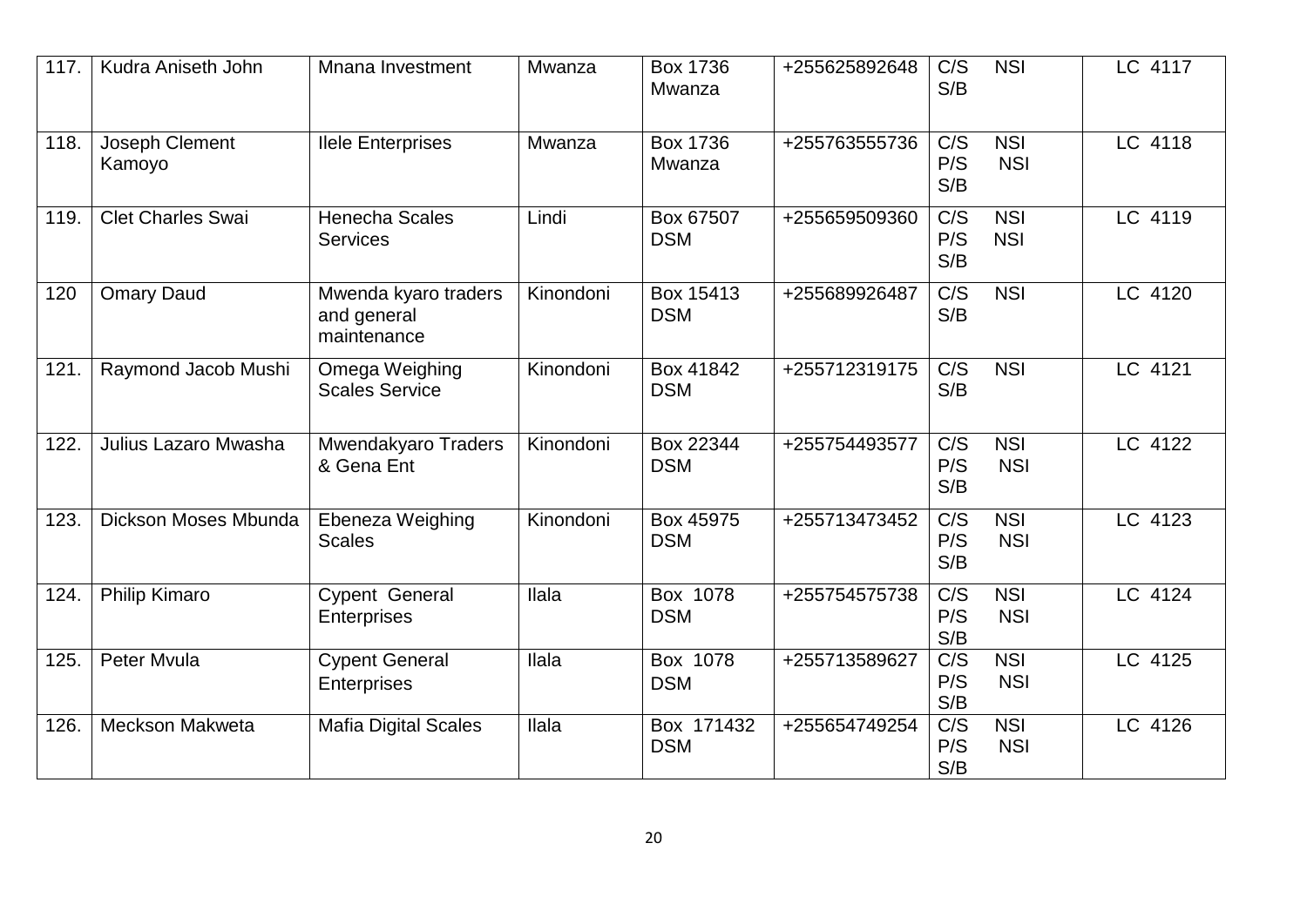| 127  | Said Abdalla Simba        | New Kibaha Weighing<br>Machine                     | Tanga    | Box 15411<br><b>DSM</b>     | +255715863832 | C/S<br>P/S<br>S/B              | <b>NSI</b><br><b>NSI</b>       | LC 4127 |
|------|---------------------------|----------------------------------------------------|----------|-----------------------------|---------------|--------------------------------|--------------------------------|---------|
| 128. | Iddy Twaha Matanza        | Matanza Weighing<br><b>Scales Repairs</b>          | Morogoro | <b>Box 1771</b><br>Morogoro | +255782673421 | C/S<br>P/S<br>S/B              | <b>NSI</b><br><b>NSI</b>       | LC 4128 |
| 129. | <b>Emmanuel T. Ndeto</b>  | Mazao Metric<br>\$General Supplies                 | Morogoro | Box 6436<br>Morogoro        | +255713871062 | $\overline{C/S}$<br>P/S<br>S/B | <b>NSI</b><br><b>NSI</b>       | LC 4130 |
| 130. | Twaha R. Matanza          | Matanza Weighing<br><b>Scales Repairs</b>          | Morogoro | <b>Box 1771</b><br>Morogoro | +255782673421 | C/S<br>P/S<br>S/B              | <b>NSI</b><br><b>NSI</b>       | LC 4131 |
| 131. | Ramadhan Twaha<br>Matanza | Matanza Weighing<br><b>Scales Repairs</b>          | Morogoro | <b>Box 1771</b><br>Morogoro | +255782673421 | $\overline{C/S}$<br>P/S<br>S/B | <b>NSI</b><br><b>NSI</b>       | LC 4132 |
| 132. | Yesaya Damson Sanga       | Mazao Metric<br>\$General Supplies                 | Morogoro | Box 6436<br>Morogoro        | +255656347808 | C/S<br>P/S<br>S/B              | <b>NSI</b><br><b>NSI</b>       | LC 4133 |
| 133. | Winston A. Sanga          | Morogoro Metric<br><b>\$General Traders</b>        | Morogoro | <b>Box 1739</b><br>Morogoro | +255678584878 | C/S<br>P/S<br>S/B              | <b>NSI</b><br><b>NSI</b>       | LC 4134 |
| 134. | Hamadi A. Kimbelo         | Maki Metrick Scale                                 | Morogoro | <b>Box 1739</b><br>Morogoro | +255785253065 | C/S<br>P/S<br>S/B              | <b>NSI</b><br><b>NSI</b>       | LC 4135 |
| 135. | Baraka A. Muro            | <b>Chausa Metric Scales</b><br>and General Traders | Morogoro | <b>Box 1739</b><br>Morogoro | +255719318968 | $\overline{C/S}$<br>P/S<br>S/B | $\overline{NSI}$<br><b>NSI</b> | LC 4136 |
| 136. | Hamis H. Mbuguni          | <b>Chausa Metric Scales</b><br>and General Traders | Morogoro | <b>Box 1196</b><br>Morogoro | +255785253065 | C/S<br>P/S<br>S/B              | <b>NSI</b><br><b>NSI</b>       | LC 4137 |
| 137. | Mustapha Musa Yusuph      | <b>Chausa Metric Scales</b><br>and General Traders | Morogoro | <b>Box 1196</b><br>Morogoro | +255699784500 | C/S<br>P/S<br>S/B              | <b>NSI</b><br><b>NSI</b>       | LC 4138 |
| 138. | Ismail Hamis Mbuguni      | <b>Chausa Metric Scales</b><br>and General Traders | Morogoro | <b>Box 1196</b><br>Morogoro | +255715706678 | C/S<br>P/S                     | <b>NSI</b><br><b>NSI</b>       | LC 4139 |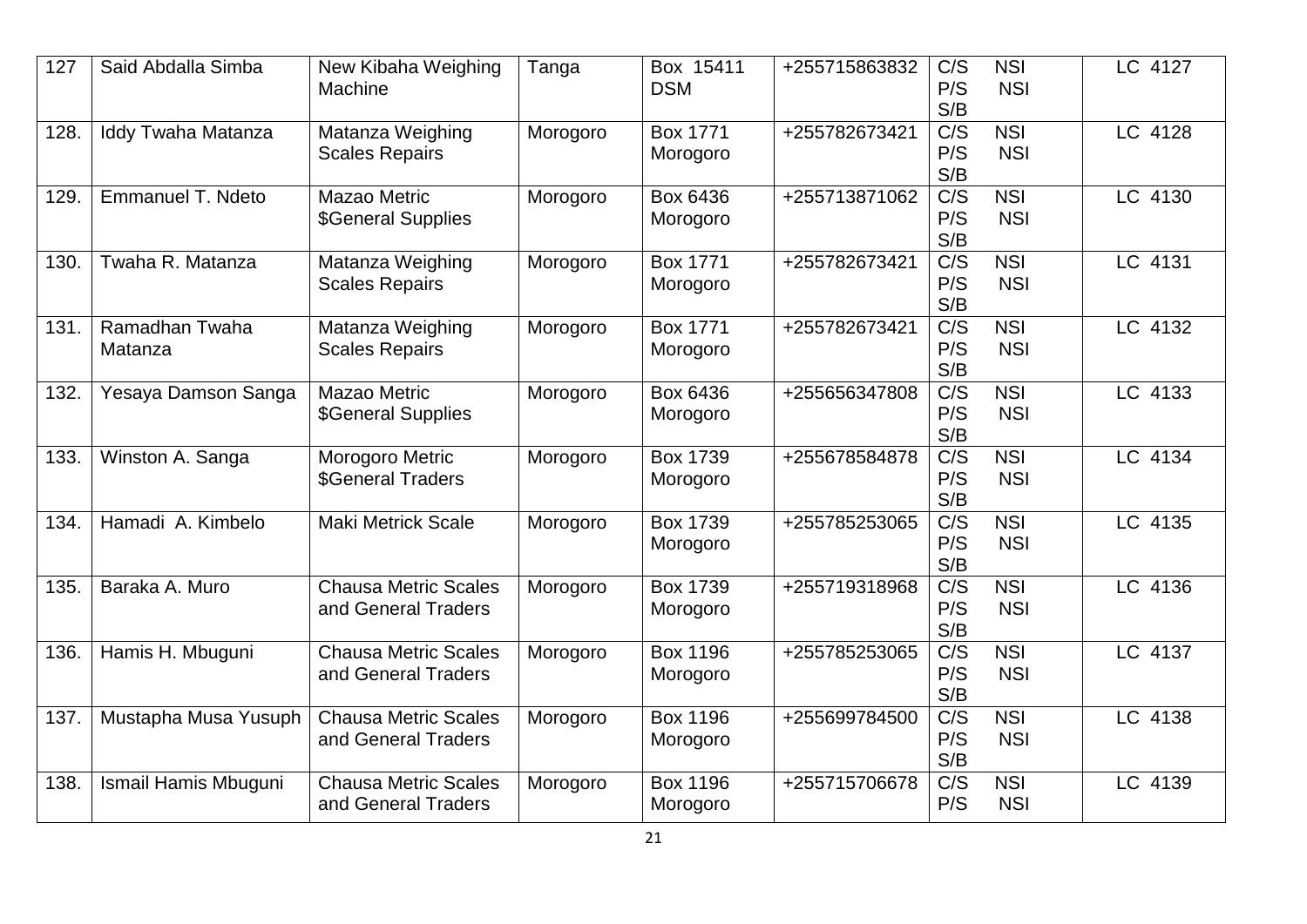|      |                                         |                                                                  |               |                           |               | S/B                            |                                |                |
|------|-----------------------------------------|------------------------------------------------------------------|---------------|---------------------------|---------------|--------------------------------|--------------------------------|----------------|
| 139. | John Chiwangalile<br>Mawangala          | <b>Ulanga Metric Scales</b>                                      | Morogoro      | <b>Box 144</b><br>Kilosa  | +255758434080 | C/S<br>P/S<br>S/B              | <b>NSI</b><br><b>NSI</b>       | LC 4140        |
| 140. | <b>Avelin Henrick Ngeresa</b>           | <b>Ulanga Metric Scales</b>                                      | Morogoro      | <b>Box 144</b><br>Kilosa  | +255784746670 | C/S<br>P/S<br>S/B              | <b>NSI</b><br><b>NSI</b>       | LC 4141        |
| 141. | Remen F. Mwanga                         | <b>SHUNEM Scales</b><br>Company                                  | Ilala         | Box 78920<br><b>DSM</b>   | +255655631086 | $\overline{C/S}$<br>P/S<br>S/B | $\overline{NSI}$<br><b>NSI</b> | LC 4142        |
| 142  | Josephat Israel                         | Ebeneza Weighing<br><b>Scales</b>                                | Kinondoni     | Box 45975<br><b>DSM</b>   | +255764070753 | $\overline{C/S}$<br>P/S<br>S/B | <b>NSI</b><br><b>NSI</b>       | <b>LC 4144</b> |
| 143. | Abdallah Mshamu<br>Mubba                | The City Scales<br>Maintenance                                   | Tanga         | <b>Box 29</b><br>Tanga    | +255718999669 | C/S<br>P/S<br>S/B              | <b>NSI</b><br><b>NSI</b>       | LC 4145        |
| 144. | Adam Yesaya                             | The City Scales<br>Maintenance                                   | Tanga         | <b>Box 1742</b><br>Tanga  | +255717145721 | $\overline{C/S}$<br>P/S<br>S/B | $\overline{NSI}$<br><b>NSI</b> | <b>LC 4146</b> |
| 145. | Mussa Materego<br>Regeta                | African Weighing<br>Scale Investment                             | Mwanza        | Box 11964<br>Mwanza       | +255765149134 | $\overline{C/S}$<br>P/S<br>S/B | <b>NSI</b><br><b>NSI</b>       | <b>LC 4147</b> |
| 146. | Joseph Noel Solomon                     | <b>MashakaHamisi</b><br>General supplies and<br><b>Mechanics</b> | Singida       | <b>Box 59</b><br>Singida  | +255719049946 | $\overline{C/S}$<br>P/S<br>S/B | <b>NSI</b><br><b>NSI</b>       | LC 4148        |
| 147. | Salum Mashaka Hamis                     | MashakaHamisi<br>General supplies and<br><b>Mechanics</b>        | Singida       | <b>Box 59</b><br>Singida  | +255767809496 | $C/\overline{S}$<br>P/S        | <b>NSI</b><br><b>NSI</b>       | LC 4149        |
| 148. | Hamidu Mussa Juma                       | T/A Umoja Metric<br><b>Scales</b>                                | <b>Tabora</b> | <b>Box 1941</b><br>Tabora | +255623173022 | C/S<br>P/S<br>S/B              | <b>NSI</b><br><b>NSI</b>       | LC 4150        |
| 149. | <b>Remen Philemon</b><br><b>Munissi</b> | Forty Weighing<br>Machine & General<br><b>Supplies</b>           | <b>Temeke</b> | Box 45975<br><b>DSM</b>   | +255762333499 | C/S<br>P/S<br>S/B              | <b>NSI</b><br><b>NSI</b>       | LC 4151        |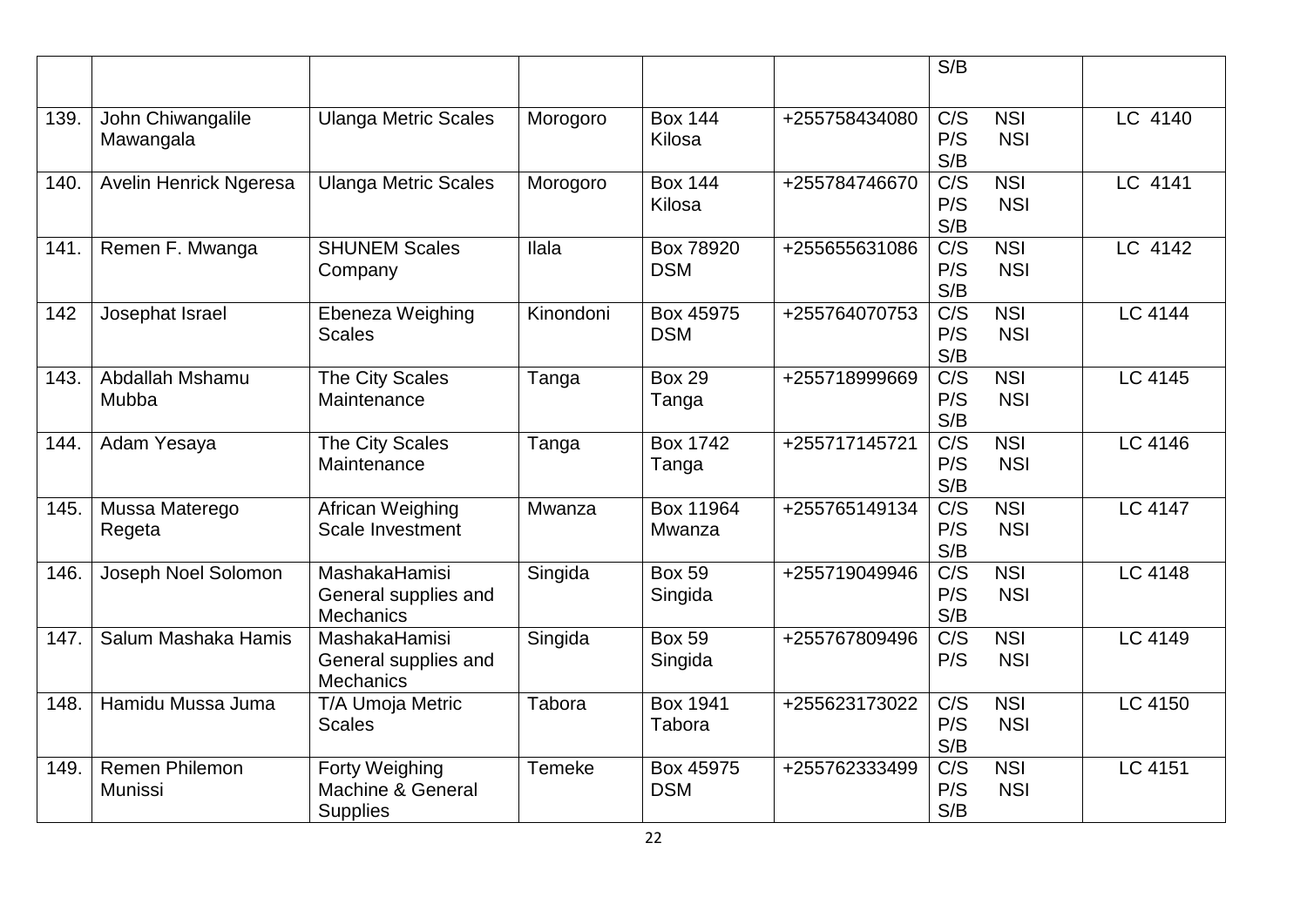| 150. | Fortinus Joseph<br>Kahimba        | Forty Weighing<br>Machine & General<br><b>Supplies</b> | <b>Temeke</b> | Box 45975<br><b>DSM</b>         | +255713251249 | C/S<br>P/S<br>S/B              | <b>NSI</b><br><b>NSI</b> | LC 4152 |
|------|-----------------------------------|--------------------------------------------------------|---------------|---------------------------------|---------------|--------------------------------|--------------------------|---------|
| 151. | Jackson Edwin Kimaro              | <b>Tech Scales Company</b><br>Limited                  | Dodoma        | <b>Box 266</b><br>Dodoma        | +255655898589 | C/S<br>P/S                     | <b>NSI</b><br><b>NSI</b> | LC 4153 |
| 152. | <b>Peter Francis Nghusule</b>     | <b>Kan Scales</b>                                      | Dodoma        | Box 2510<br>Dodoma              | +255754285740 | C/S<br>P/S<br>S/B              | <b>NSI</b><br><b>NSI</b> | LC 4154 |
| 153. | <b>Shaidu Shedrack</b><br>Rwimuka | <b>Tech Scales Company</b><br>Limited                  | Dodoma        | <b>Box 266</b><br>Dodoma        | +255654996866 | $\overline{C/S}$<br>P/S<br>S/B | <b>NSI</b><br><b>NSI</b> | LC 4155 |
| 154. | Farid Hamis Kijungu               | Komodo Investment                                      | Dodoma        | <b>Box 266</b><br>Dodoma        | +255753072390 | $\overline{C/S}$<br>S/B        | <b>NSI</b>               | LC 4156 |
| 155. | Christian Daudi Lwiza             | <b>New Wabantu Scales</b><br>& General Dealers         | Shinyanga     | <b>Box 1081</b><br>Shinyanga    | +255754413273 | C/S<br>P/S<br>S/B              | <b>NSI</b><br><b>NSI</b> | LC 4157 |
| 156. | Frank David Ojunga                | <b>New Wabantu Scales</b><br>& General Dealers         | Shinyanga     | <b>Box 1081</b><br>Shinyanga    | +255768519083 | $\overline{C/S}$<br>P/S<br>S/B | <b>NSI</b><br><b>NSI</b> | LC 4158 |
| 157. | <b>Elias Paul</b>                 | Jepe Enterprise                                        | Manyara       | <b>Box 246</b><br><b>Babati</b> | +255769826094 | C/S<br>P/S<br>S/B              | <b>NSI</b><br><b>NSI</b> | LC 4159 |
| 158. | Abeli Kingi Nyanda                | Jepe Enterprise                                        | Manyara       | <b>Box 246</b><br><b>Babati</b> | +255621763371 | C/S<br>P/S                     | <b>NSI</b><br><b>NSI</b> | LC 4160 |
| 159. | <b>Michael Emamanuel</b><br>Mbuga | Jepe Enterprise                                        | Manyara       | <b>Box 246</b><br><b>Babati</b> | +255755800768 | C/S<br>P/S<br>S/B              | <b>NSI</b><br><b>NSI</b> | LC 4161 |
| 160. | <b>Elias Paul</b>                 | Jepe Enterprise                                        | Manyara       | <b>Box 246</b><br><b>Babati</b> | +255769826094 | $\overline{C/S}$<br>P/S<br>S/B | NSI<br><b>NSI</b>        | LC 4163 |
| 161. | Shaba Hamisi Kijungu              | Dodoma Scale                                           | Dodoma        | <b>Box 266</b><br>Dodoma        | +255763771902 | C/S<br>P/S<br>S/B              | <b>NSI</b><br><b>NSI</b> | LC 4164 |